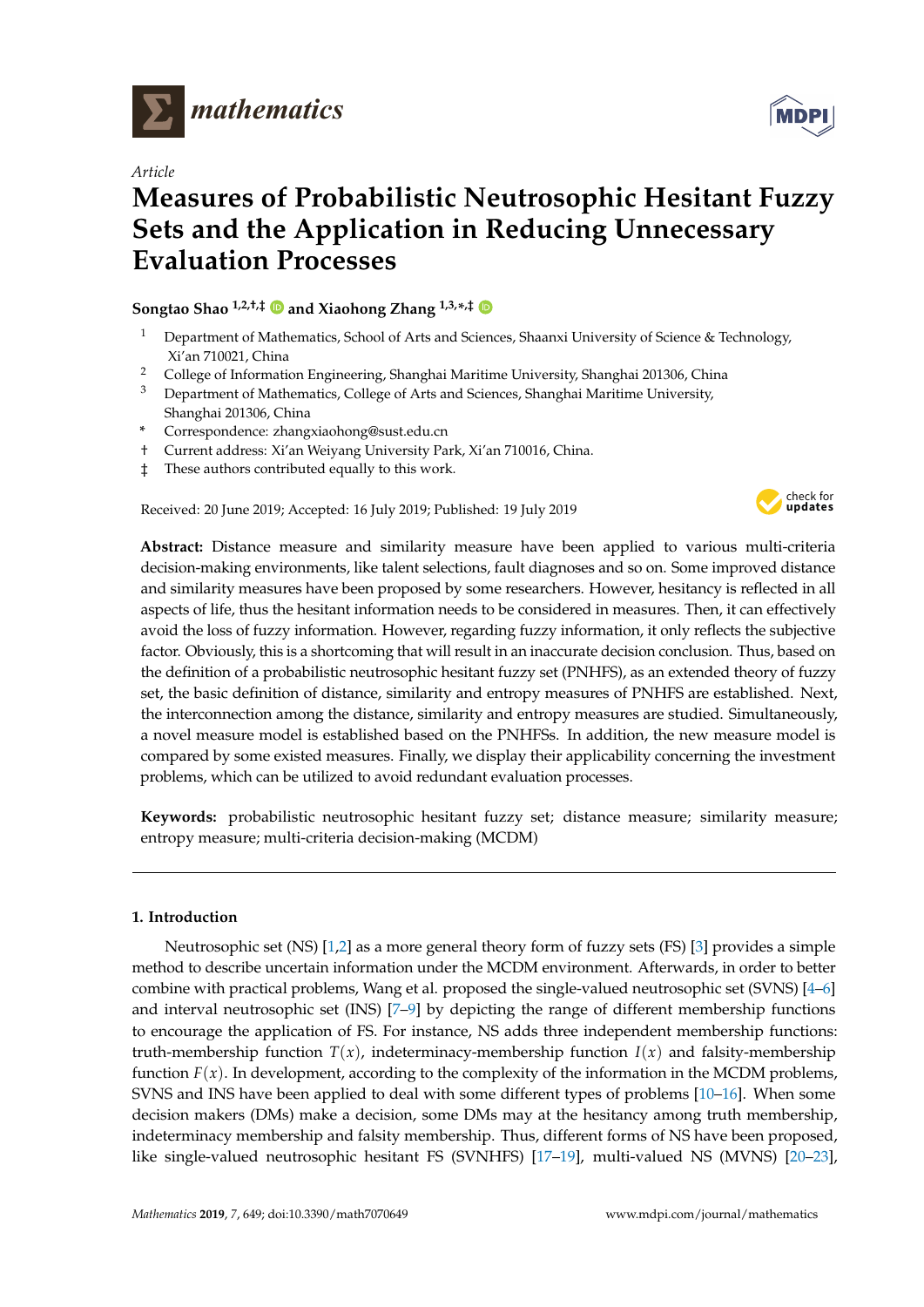some types of linguistic NS [\[24–](#page-21-1)[26\]](#page-21-2), and other types of NS [\[27](#page-21-3)[–32\]](#page-21-4). Some experts applied to algebraic systems [\[33](#page-21-5)[–40\]](#page-21-6), which clarified that the extended NSs are the effective tools for describing uncertainty and imprecise information, the information including imperfect, fuzzy, uncertainty and so on. Then, based on the different requirements of practical applications, the axioms of NS are investigated. The most important thing is how to minimize the loss of information when uncertain problems are resolved.

The use of truth-membership, indeterminacy-membership and falsity-membership degrees to depict the fuzziness only expresses subjective uncertainty. However, the statistical data can describe the occurrence frequency of membership degree based on objective views. The elements that decide on the accurate evaluation conclusion of MCDM include both fuzzy and statistic information. The DMs can explain the subjective information by utilizing NSs, SVNSs, SVNHSs and so on. As the amount of information increases, the impact of statistical information on decision outcomes will increase.

Xu et al. proposed hesitant probabilistic fuzzy set [\[41\]](#page-21-7) and researched its basic operations. Next, Hao et al. [\[42\]](#page-21-8) constructed probabilistic dual hesitant fuzzy set and applied in risk evaluation. Zhai et al. [\[43\]](#page-21-9) took the probabilistic interval-valued intuitionistic hesitant fuzzy set and investigated its distance, similarity and entropy measures. Later, these theories have been widely studied and applied to solve MCDM problems [\[44](#page-21-10)[–47\]](#page-22-0). However, when solving some decision problems, the decision makers will give the indeterminacy-membership hesitant degrees and corresponding probability information. In order to solve this situation, Shao et al. [\[48\]](#page-22-1) and Peng et al. [\[49\]](#page-22-2) established probabilistic single-valued neutrosophic hesitant fuzzy set (PSVNHFS or PNHFS) and probability multi-valued neutrosophic set (PMVN), respectively. Shao et al. investigated the basic operation laws of PNHFSs and their characteristics. Next, they established the probabilistic neutrosophic hesitant fuzzy weighted averaging (geometric) operators to fuse the uncertain information. Peng et al. presented a new QUALIFLEX method to fuse and analyze the uncertain information. The new form of expression is conductive to reducing the loss of uncertain information and improving the application in MCDM environments.

Distance measure, similarity measure and entropy measure are three effective ways to solve MCDM problems. As the key step of implicating fuzzy information explanation into MCDM, different types of distance and similarity measure for NSs [\[50](#page-22-3)[,51\]](#page-22-4), SVNSs [\[52](#page-22-5)[,53\]](#page-22-6), and SVNHFS [\[54,](#page-22-7)[55\]](#page-22-8) have been investigated. On the other hand, some ranking methods and MCDM approaches based on the measures of linguistic NSs have been established and utilized in various practical problems [\[56](#page-22-9)[,57\]](#page-22-10). The effectiveness of similarity measure is to express the degree of similarity between factors. Additionally, the distance measure focuses on the divergence of items, which is opposite to the similarity measure. Simultaneously, similarity measure is an effective tool to express the relationship between items. Distance measure also has this characteristic.

The present notions of measures include the three independent membership degrees (truth, indeterminacy, falsity membership degrees) of fuzzy information, which can be effective to reduce the loss of information. Researchers pay attention to study the measures to improve the exactness and effectiveness in MCDM problems. According to the inner construction of present measure formulae, we establish a novel distance measure and a novel similarity. Sahin [\[58\]](#page-22-11) proposed the Hamming distance measure of SVNHFSs as follows:

$$
D_{SVNHFS}=\frac{1}{3}\sum_{x\in X}(\frac{1}{l}\sum_{i=1}^l|\alpha_{N_1}^{\mu(i)}(x)-\alpha_{N_2}^{\mu(i)}(x)|+\frac{1}{p}\sum_{i=1}^p|\beta_{N_1}^{\mu(i)}(x)-\beta_{N_2}^{\mu(i)}(x)|+\frac{1}{q}\sum_{i=1}^l|\gamma_{N_1}^{\mu(i)}(x)-\gamma_{N_2}^{\mu(i)}(x)|),
$$

in which  $\alpha$ ,  $\beta$  and  $\gamma$  are the truth-membership, indeterminacy-membership and falsity-membership degrees of  $x_i \in X$  to a situation,  $N_1$  and  $N_2$  are SVNHFSs. However, there are some drawbacks, for which it is necessary to be concerned. For instance, the truth-membership and falsity-membership degrees are utilized to describe DMs' determination on *x* to the situation *A*. According to DMs, there is some associated information about *x* to the situation *A*, and  $\alpha$  and  $\gamma$  are given at the same time when DMs make judgements. However,  $\beta$  expresses the vagueness of DMs' un-known about *x*, and this is distinct to the *α* and *β*. Obviously, it is not logical for any DCDM problems when DMs characterize them by utilizing the same formula and equal potentiality in a measure function.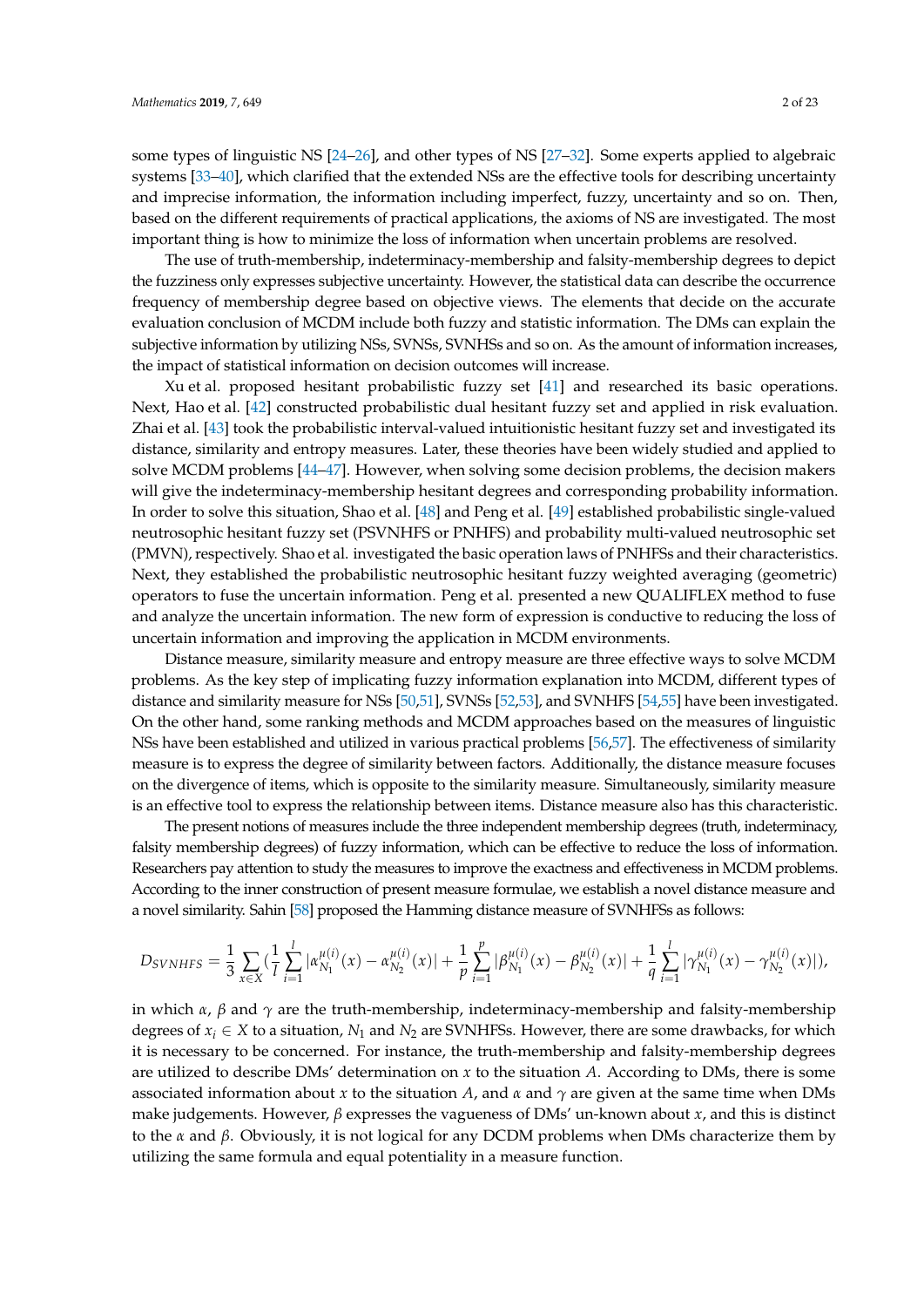Due to the complexity of the uncertain information, the evaluation information given by the decision makers will be fused. For example, *TA*, *I<sup>A</sup>* and *F<sup>A</sup>* describe the proportion of pros, cons, and abstentions, respectively, in the voting model. In the case of some subjective factors, the decision maker cannot be sure that it is fully or completely opposed, so some of the abstentions tend to vote in favor, expressed by *T I*. Similarly, *IF* describes the fusion information between abstention and opposition. *TF* describes the fusion information between approval and opposition.  $T_1$ ,  $F_1$  and  $I_1$  represent information that is fully in favor, totally opposed, and completely abstained. Then, this type of information can be solved with neutrosophic hesitation fuzzy theory,  $T_A = T_1 + TF + TI$ ,  $F_A = F_1 + TF + IF$  and  $I_A = I_1 + TI + IF$ .

The whole uncertainty set is separated into vagueness, non-vagueness and hesitancy. The non-vagueness sub-domain includes truth-membership and falsity-membership regions, whereas the vagueness sub-domain is organized by the indeterminacy–membership region. The uncertainty in the non-vagueness sub-domain can be expressed as an undetermined attribute. The indeterminacy indicates that there are a variety of thoughts about *x* belonging to the situation *A*. Every thought can not be certain. Hesitancy sub-domain describes the hesitancy degrees of DMs. Thus, it is appropriate to explore and solve the uncertain information based on the vagueness, non-vagueness and hesitant degrees. The distinction among the novel measures and previous measures is distinguished.

According to the instructions above, our main aim is to accomplish the fuzzy description system based on the PNHFS. By holding more uncertainty parameters, the uncertain information is expressed. At the same time, the uncertainty information is divided more clearly. The particular introduction is related in Section [2.](#page-2-0) The second aim is to propose novel distance, similarity and entropy measures. This work is done in Section [3](#page-3-0) exactly. We expect to take advantages of this new approach to improve the accuracy of practical MCDM results. In Section [4,](#page-15-0) the detail is described and an application case about reducing the excess re-evaluation is shown, respectively. Finally, the discussion and future research are presented followed by the Conclusions section.

#### <span id="page-2-0"></span>**2. Preliminaries**

Firstly, the basic theoretical knowledge used in this paper is reviewed. For convenience, SVNHFS is simply called the neutrosophic hesitant fuzzy set (NHFS) in this work.

#### *2.1. Several Types of NS*

**Definition 1.** *Suppose X is a non-empty reference set. An NHFS is described by the following mathematical formula [\[4\]](#page-20-3):*

$$
N = \{ \langle x, \tilde{t}(x), \tilde{t}(x), \tilde{f}(x) \rangle | x \in X \},
$$

where  $\tilde{t}(x)$  ,  $\tilde{i}(x)$  and  $\tilde{f}(x)\in[0,1]$ .  $\tilde{t}$ ,  $\tilde{i}$  and  $\tilde{f}$  denote three different types of degrees, respectively.  $\tilde{t}:X\to[0,1]$ describes the truth-membership degree,  $\tilde{i}:X\to[0,1]$  denotes the indeterminacy-membership degree,  $\tilde{f}:X\to[0,1]$ depicts the falsity-membership degree.  $\tilde{t}(x)$ ,  $\tilde{i}(x)$  and  $\tilde{f}(x)$  satisfy the following condition:  $0\leq \tilde{t}(x)+\tilde{i}(x)+\tilde{j}(x)$  $\tilde{f}(x) \leq 3$  .

**Definition 2.** *Suppose that X is a non-empty reference set; then, an NHFS involved with X on the basis of three functions to X return three subsets of [0, 1]. Ye proposed an NHFS with the following mathematical sign [\[18\]](#page-20-12):* 

$$
N = \{ \langle x, T(x), I(x), F(x) \rangle | x \in X \},\
$$

*where*  $T(x)$ *,*  $I(x)$  *and*  $F(x)$  *are three subsets of* [0,1]*, respectively. Moreover, the definition of single-valued neutrosophic hesitant fuzzy element (SVNHFE) is proposed. If T*(*x*)*, I*(*x*) *and F*(*x*) *are three finite subsets, then the SVNHFE can be expressed by*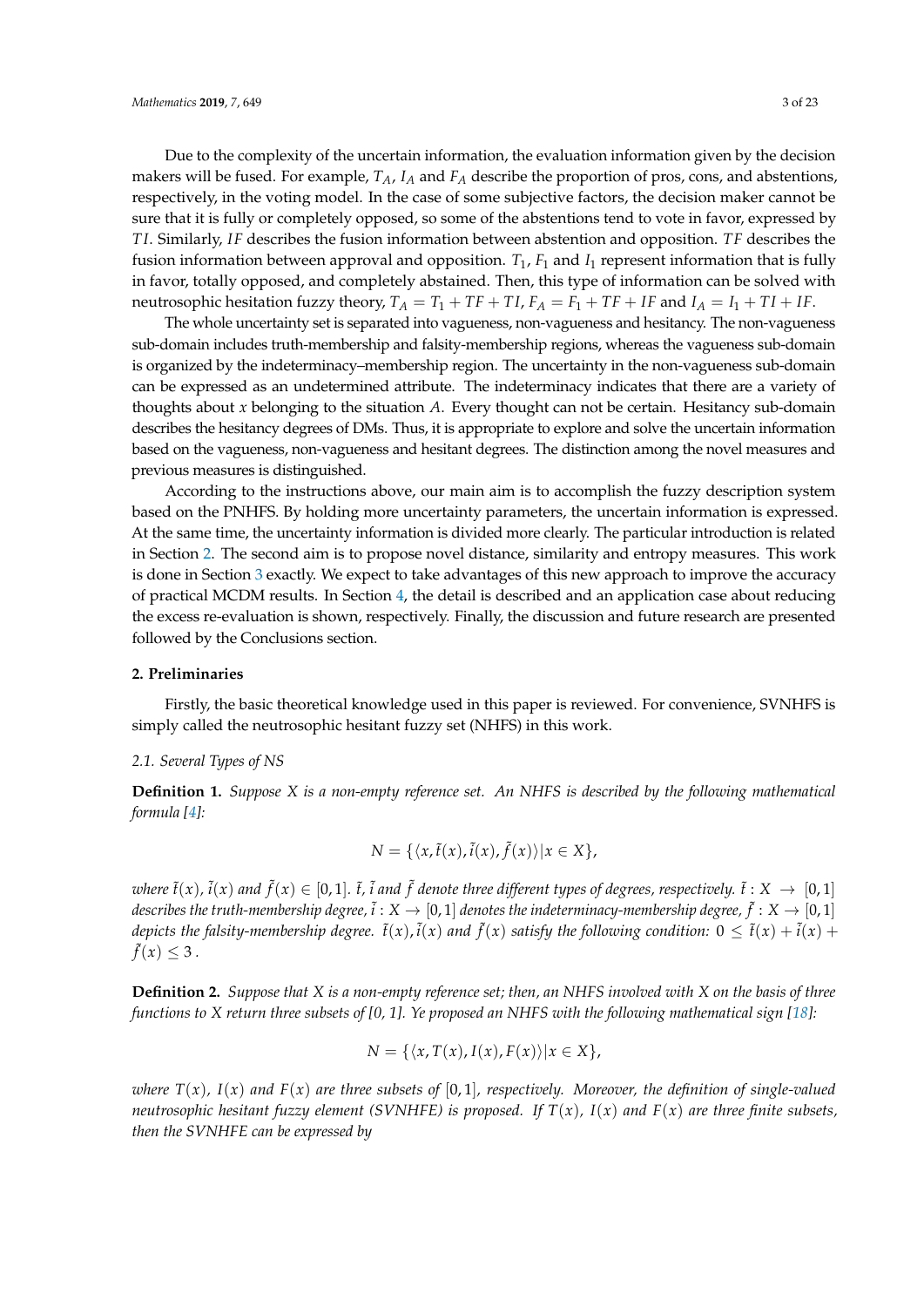$$
\langle (\alpha_1(x), \alpha_2(x), \cdots \alpha_{L(T)}(x)), (\beta_1(x), \beta_2(x), \cdots, \beta_{L(I)}(x)), (\gamma_1(x), \gamma_2(x), \cdots, \gamma_{L(F)}(x)) \rangle
$$
  
=  $\langle T(x), I(x), F(x) \rangle$ ,

*in which L*(*T*), *L*(*I*) *and L*(*F*) *are three positive integers to describe the corresponding number of values in the*  $T(x)$ ,  $I(x)$  *and*  $F(x)$ *. Simultaneously,*  $\alpha_a$  ( $a \in \{1, 2, \cdots, L(T)\}$  describes the *ath possible truth-membership degree,*  $\beta_b$  ( $b \in \{1,2,\cdots,L(I)\}$  describes the bth possible indeterminacy-membership degree, and  $\gamma_c$  ( $c\in\{1,2,\cdots,L(F)\}$ *describes the cth possible falsity-membership degree of*  $x \in X$  *to a situation. The restrictions of SVNHFS are listed below:*

 $0 \le \alpha_a$ ,  $\beta_b$ ,  $\gamma_c \le 1$  and  $0 \le \alpha^+ + \beta^+ + \gamma^+ + \le 3$ ,  $\alpha^+ = max\{\alpha_a\}$ ,  $\beta^+ = max\{\beta_b\}$ ,  $\gamma^+ = max\{\gamma_c\}$  for *x* ∈ *X.*

*After that, single-valued neutrosophic hesitant fuzzy measures and correlation coefficients, aggregation operators on SVNHFS have been investigated to solve MCDM problems, medical diagnoses and so on.*

## *2.2. The Distance and Similarity Measures for SVNHFSs*

**Definition 3.** *A mapping*  $D : NHFS(X) \times NHFS(X) \rightarrow [0,1]$ , " $\times$ " *is the Cartesian product. Then,*  $D$  *is defined to be a distance measure of NHFS, if it satisfies the following four conditions*  $[58]$ *: A, B, C*  $\in$  *SVNHFS(X),* 

- $(1)$   $0 \leq D(A, B) \leq 1;$
- $(D(A, B) = 0$  *iff*  $A = B$ ;
- $(D(A, B) = D(B, A);$
- (4) *If*  $A \subseteq B \subseteq C$ , then  $D(A, C) \ge D(A, B)$ ,  $D(A, C) \ge D(B, C)$ .

**Definition 4.** *A mapping*  $S: \text{NHFS}(X) \times \text{NHFS}(X) \rightarrow [0,1]$ , " $\times$ " is the Cartesian product. Then, S is *defined a similarity measure, if S has the following four axioms [\[58\]](#page-22-11): A, B, C*  $\in$  *NHFS(X),* 

- $(1)$   $0 \leq S(A, B) \leq 1$ ;
- $(2)$   $S(A, B) = 1$  *iff*  $A = B$ ;
- $(3)$   $S(A, B) = S(B, A)$ ;
- (4) *If*  $A \subseteq B \subseteq C$ , then  $S(A, C) \leq S(A, B)$ ,  $S(A, C) \leq S(B, C)$ .

**Definition 5.** *A mapping*  $E: NS(X) \rightarrow [0,1]$  *is called an entropy on*  $NS(X)$ *, "*×*" is the Cartesian product. Then, E holds the following properties [\[51\]](#page-22-4):*  $A, B \in NS(X)$ *,* 

- $(1)$   $E(A) = 0$  *if A is a crisp set;*
- (2)  $E(A) = 1$  *iff A* = {0.5, 0.5, 0.5}*;*
- (3)  $E(A) \leq E(B)$  *if A is more crisper than B;*
- *(4)*  $E(A) \le E(A^c)$ , where  $A^c$  is the complement of A.

## <span id="page-3-0"></span>**3. The Distance and Similarity Measures of PSVNHFS**

For the content of this part, as an extended theory of FS, Shao et al. [\[48\]](#page-22-1) first proposed the probabilistic single-valued neutrosophic hesitant fuzzy set (PSVNHFS). The PSVNHFS can better describe the uncertainty by involving objectively uncertain information and subjective uncertain information. However, the vote set was first introduced by Zhai et al. [\[43\]](#page-21-9). Thus, according to the division of certain opinion, indeterminacy opinion and contradictory (vagueness) opinion, inference set as a new kind of vote set is constructed and applied to the NHFS. Finally, the distance measure and similarity measure are introduced and investigated.

<span id="page-3-1"></span>**Definition 6.** *Suppose that X is a finite reference set. A PNHFS on X is denoted by the following mathematical symbol [\[48\]](#page-22-1):*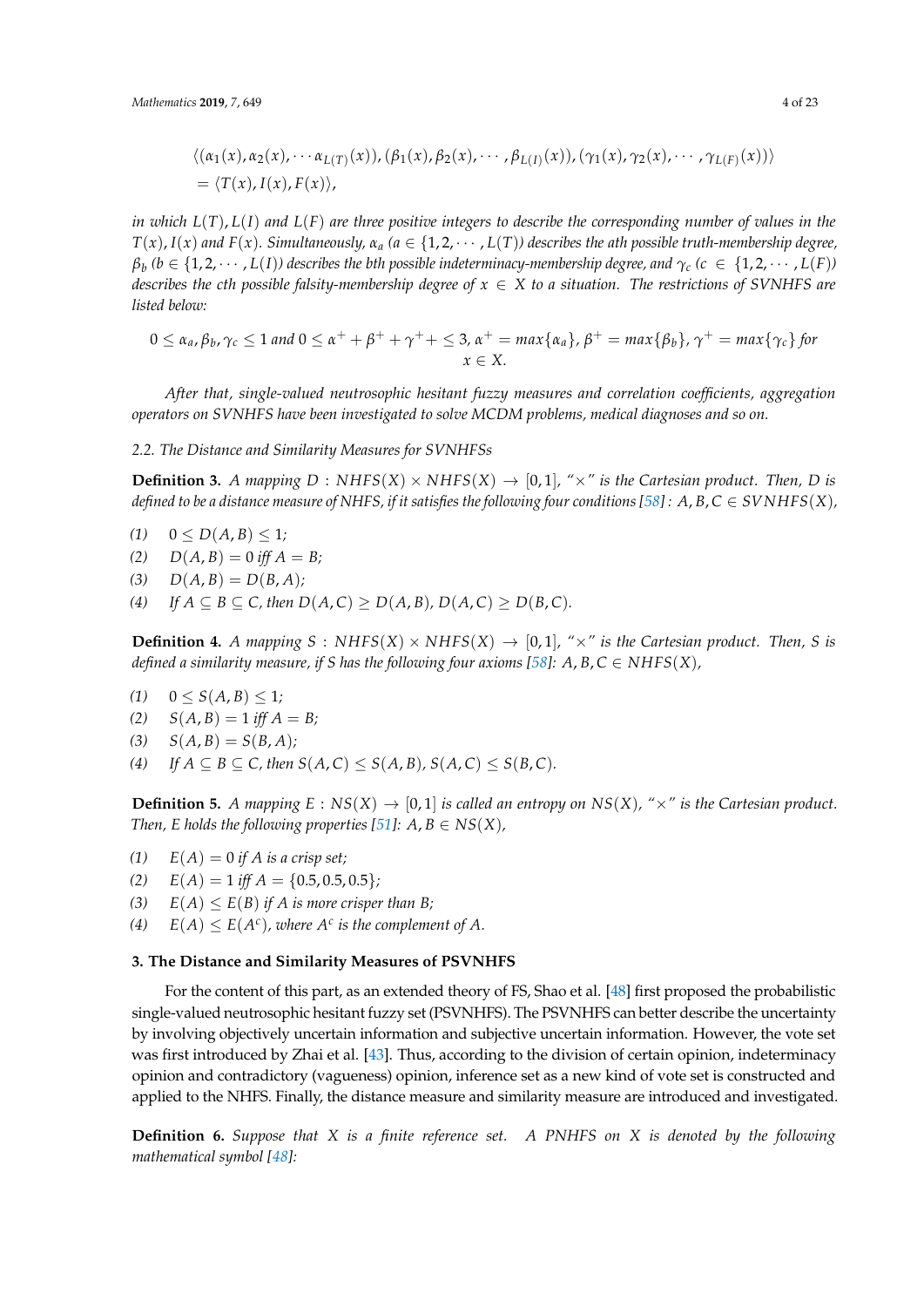$$
N = \{ \langle x, T(x) | P^{T}(x), I(x) | P^{I}(x), F(x) | P^{F}(x) \rangle | x \in X \}.
$$
\n(1)

The  $T(x)|P^{T}(x)$ ,  $I(x)|P^{I}(x)$  and  $F(x)|P^{F}(x)$  are three elements of N, in which  $T(x)$ ,  $I(x)$  and  $F(x)$  is *defined as the possible truth-membership hesitant function, possible indeterminacy-membership hesitant function* and possible falsity-membership hesitant function of *x*, respectively.  $P^T(x)$ ,  $P^I(x)$  and  $P^F(x)$  is the probabilistic *information of factors in the components*  $T(x)$ ,  $I(x)$  and  $F(x)$ , respectively. This subjective information and *objective information have the following requirements:*

$$
\alpha_a, \beta_b, \gamma_c \in [0,1], 0 \leq \alpha^+ + \beta^+ + \gamma^+ \leq 3; P_a^T, P_b^I, P_c^F \in [0,1]; \sum_{a=1}^{L(T)} P_a^T \leq 1, \sum_{b=1}^{L(I)} P_b^I \leq 1, \sum_{c=1}^{L(F)} P_c^F \leq 1,
$$

where  $\alpha_a \in T(x)$ ,  $\beta_b \in I(x)$ ,  $\gamma_c \in F(x)$ .  $\alpha^+ = max\{\alpha_a\}$ ,  $\beta^+ = max\{\beta_b\}$ ,  $\gamma^+ = max\{\gamma_c\}$ ,  $P_a^T \in P^T$ ,  $P_b^I \in P^I$ ,  $P_c^F \in P^F$ . The symbols  $L(T)$ ,  $L(I)$  and  $L(F)$  are the cardinal numbers of elements in the components  $T(x)|P^{T}(x)$ ,  $I(x)|P^{I}(x)$  and  $F(x)|P^{F}(x)$ , respectively.

*Generally, a probabilistic neutrosophic hesitant fuzzy number (PNHFN) of x is expressed by the mathematical symbol:*

$$
N = \langle (\alpha_1 | P_1^T, \alpha_2 | P_2^T, \cdots \alpha_{L(T)} | P_{L(T)}^T), (\beta_1 | P_1^I, \beta_2 | P_2^I, \cdots, \beta_{L(T)} | P_{L(T)}^I), (\gamma_1 | P_1^F, \gamma_2 | P_1^F, \cdots, \gamma_{L(F)} | P_{L(F)}^F) \rangle
$$
  
= {T|P<sup>T</sup>, I|P<sup>I</sup>, F|P<sup>F</sup>}.

**Definition 7.** If X is a finite reference set and N is a PNHFN, then  $\tilde{N}$  is a normalized PNHFN [[49\]](#page-22-2):

$$
\tilde{N} = \{T(x)|\tilde{P}^T(x), I(x)|\tilde{P}^I(x), F(x)|\tilde{P}^F(x)\},\tag{2}
$$

where  $\tilde{P}_a^T = \frac{P_a^T}{\sum P_a^T}$ ,  $\tilde{P}_b^I = \frac{P_b^I}{\sum P_b^I}$ ,  $\tilde{P}_c^F = \frac{P_c^F}{\sum P_c^F}$ .

**Example 1.** *If*  $X = \{x\}$  *is a reference set, an PNHFS can be denoted by* 

$$
N = \{x, \langle \{0.5|0.3, 0.6|0.5\}, \{0.4|0.4, 0.6|0.6\}, \{0.3|0.6\} \rangle\}.
$$

*For every membership function, the PNHFN*  $\tilde{N} = \{0.5|0.3, 0.6|0.5\}$ ,  $\{0.4|0.4, 0.6|0.6\}$ ,  $\{0.3|0.6\}$  *independently* denotes the whole uncertain area with three probabilistic membership functions, where  $\sum_{a=1}^{L(T)}$  $P_{a=1}^{L(1)}$   $P_a^T = 0.3 + 0.5 = 0.8$  $\sum_{h=1}^{L(I)}$  $\frac{L(I)}{b=1}P_b^I=0.4+0.6=1, \sum_{c=1}^{L(F)}$  $L(t)$   $P_c^F = 0.6$ .

The PNHFS is considered a generalized theory of aforementioned various of FS, including FS, IFS, HFS, etc. Next, some special cases of normal PNHFS are introduced.

(1) If the probability values are equal for the same type of hesitant membership function, i.e.,

$$
P_1^T = P_1^T = \cdots = P_{L(T)}^T, P_1^I = P_1^I = \cdots = P_{L(I)}^I, P_1^F = P_1^F = \cdots = P_{L(F)}^F.
$$

Then, the normal PNHFS is reduced to the SVNHFS.

- (2) If  $L(T) = L(I) = L(F) = 1$  and  $P_1^T = P_1^I = P_1^F = 1$ , then the normal PNHFS reduces to the SVNS.
- (3) If  $I(x) = \emptyset$  (there is also  $P^I(x) = \emptyset$ ),  $\alpha^+ + \beta^+ \ge 1$ , then the normal PNHFS reduces to the PDHFS, which can be expressed by  $N = \{ \langle x, T(x)|P^T(x), F(x)|P^F(x) \rangle | x \in X \}.$
- (4) If the normal PNHFS satisfies the conditions in (3), and  $P_1^T = P_1^T = \cdots = P_{L(T)}^T, P_1^F = P_1^F = \cdots$  $\cdots = P_{L(F)}^F$ , then the normal PNHFS reduces to the DHFS, denoted by  $N = \{\langle x, T(x), F(x) \rangle | x \in X\}$
- (5) If  $I(x) = F(x) = \emptyset$  (there is also  $P^I(x) = P^F(x) = \emptyset$ ), then the normal PNHFS reduces to the PHFS, the mathematical symbol is  $N = \{ \langle x, T(x)|P^T(x) \rangle | x \in X \}.$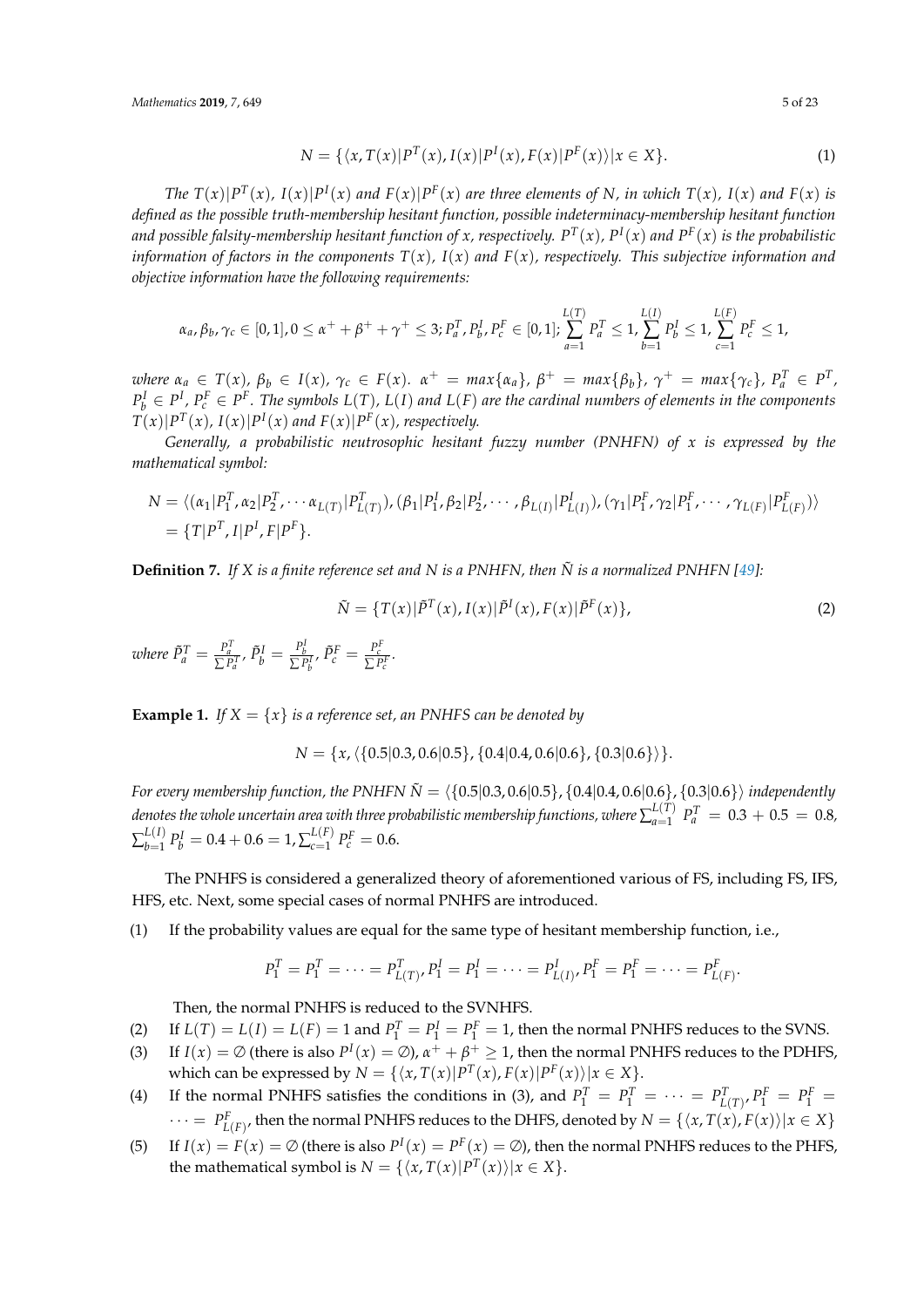- (6) If the normal PNHFS satisfies the conditions in (5), and  $P_1^T = P_1^T = \cdots = P_{L(T)}^T$ , the normal PNHFS reduces to the HFS, denoted by *N* = { $\langle x, T(x) \rangle | x \in X$  }.
- (7) If  $I(x) = \emptyset$  (there is also  $P^I(x) = \emptyset$ ),  $L(T) = L(F) = 1$ ,  $P_1^T = P_1^F = 1$ ,  $\alpha_1 + \gamma_1 \ge 1$ , then the normal NHFS reduces to the IFS, denoted by *N* = { $\langle x, \alpha_1, \gamma_1 \rangle | x \in X$  }.
- (8) If  $I(x) = \emptyset$  (there is also  $P^I(x) = \emptyset$ ),  $L(T) = L(F) = 1$ ,  $P_1^T = P_1^F = 1$ , and  $1 \alpha_1 \gamma_1 = 0$ , then the normal NHFS reduces to the FS.

**Definition 8.** *Suppose that*  $X = \{x_1, x_2, \dots, x_n\}$  *is a finite reference set and* N *is a PNHFN, then the hesitant degree of x<sup>i</sup> is defined by the following mathematical symbol:*

$$
\chi(x_i) = 1 - \frac{1}{3} \left( \frac{1}{L(T)} + \frac{1}{L(I)} + \frac{1}{L(F)} \right); \tag{3}
$$

$$
\chi(N) = \frac{1}{n} \sum_{i=1}^{n} \chi(x_i),\tag{4}
$$

where  $L(T)$  ,  $L(I)$  and  $L(F)$  represent the total numbers of factors in the components  $T(x)|\tilde{P}^T(x)$  ,  $I(x)|\tilde{P}^I(x)$  and  $F(x)|\tilde{P}^F(x)$ .

The hesitant degree of  $x_i$  reflects the decision maker's degree of hesitation, the bigger  $\chi(N)$ , the bigger the hesitation of decision maker in making decisions. If  $\chi(N) = 0$ , then the decision information is completely unhesitating.

By the definition of PNHFS, we know that the information  $\{\alpha_1|P_1^T,\alpha_2|P_2^T,\cdots,\alpha_{L(T)}|P_{L(T)}^T\}$  denotes the positive attitude for *x* to a situation *A*, Those data express a certain and non-vagueness component. In this case, we can not obtain effective data to denote the specific truth-membership degree. Similarly, the information elucidated by the data  $\{\gamma_1|P_1^F,\gamma_2|P_2^F,\cdots,\gamma_{L(F)}|P_{L(F)}^F\}$  is like the introduction of the truth-membership hesitant degrees with probability, which denotes determinate attitude and uncertain settled data. However, the information  $\{\beta_1|P_1^I,\beta_2|P_2^I,\cdots,\beta_{L(I)}|P_{L(I)}^I\}$  expresses uncertain attitude and inconclusive membership degree with probability. Thus, through the above analysis, the truth-membership hesitant degrees and false-membership hesitant degrees are considered as the components of non-vagueness subspace. The indeterminacy-membership degrees expresses the uncertain attitude. It denotes the imprecise notion of people's knowledge about *x*. The rest of the region denotes a contradictory (vague) attitude about whether the *x* belongs to an event. It represents the unexplored domain of people's knowledge about *x*. As people acquire more and more knowledge, the fuzzy information represented by contradictory (vague) subspace will be converted to the uncertain knowledge repressed by the information  $T(x)|P^T(x)$ ,  $I(x)|P^I(x)$  and  $F(x)|P^F(x)$ .

Thus, we propose a method to get all uncertain parameters and accurately describe the certain attitude subspace, indeterminate attitude subspace and contradictory (vague) subspace. Considering the certain subspace, the standpoint about the truth-membership hesitant degrees and false-membership hesitant degrees is correct. Thus, we let the truth-membership hesitant degrees have assigned positive values; the value domain is [0, 1] and then the false-membership hesitant degrees are assigned negative values; the value domain is [−1, 0]. Eventually, the value of certain attitude belongs to [−1, 1]. Obviously, by the Definition [6,](#page-3-1) the value of indeterminate attitude belongs to [0, 1]. Next, through the above analysis, we found that PNHFS is a convenient way to express fuzzy information. However, for decision makers, they prefer to get the optimal result more conveniently. However, the hesitant degree can describe the hesitation of uncertain information. Thus, we fuse the truth-membership hesitant degrees, false-membership hesitant degrees and hesitant degree into an attitude presentation. The uncertain neutrosophic space is relatively macroeconomic expressed by a certain attitude, indeterminate attitude and hesitation. The calculation process can be simplified and made more feasible for solving problems. Based on the above analysis, the definition of inference set (IS) is established as follows: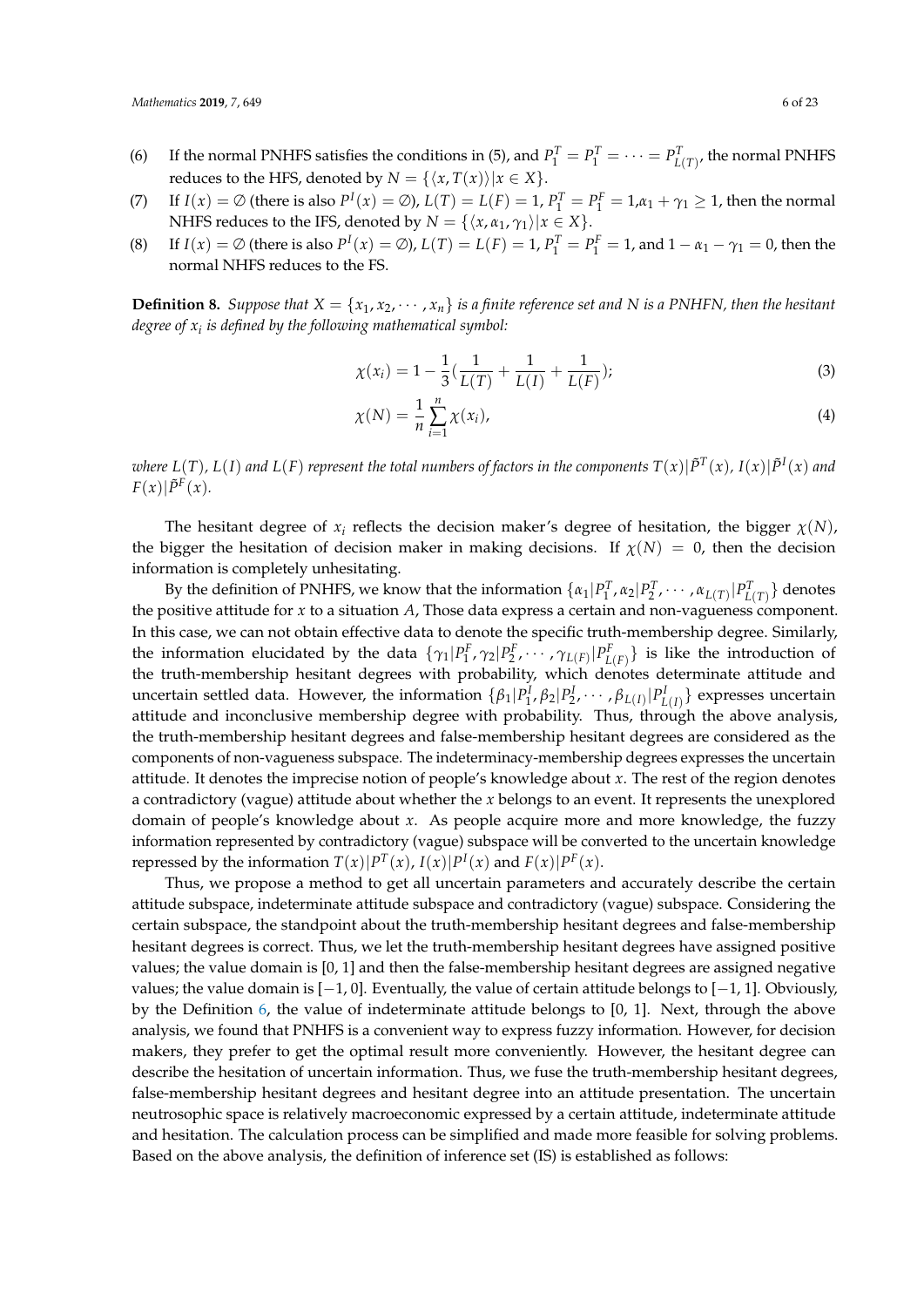<span id="page-6-2"></span>**Definition 9.** *Suppose that X is a finite reference set; then, a inference set (IS) is expressed by the following mathematical symbol:*

$$
IS = \{ \langle x, d(x), e(x), g(x) \rangle | x \in X \},\tag{5}
$$

where IE =  $\langle x, d(x), e(x), g(x) \rangle$  is defined as an inference element (IE),  $(d(x), e(x), and g(x))$  is called an *inference number (IN). The function*  $d : X \to [-1,1]$  *describes the attitude of x belonging to the situation* A. *It is a compositive product about the truth-membership hesitant degrees and false-membership hesitant degrees. The mapping*  $e: X \to [0, 1]$  *expresses the un-vagueness opinion of* x *belonging to the situation* A. In addition, *the mapping*  $g: X \to [0, 1]$  *figures the contradictory (vague) degree for people's attitudes about x belonging to the situation* A. Note, when  $0 < d(x) \leq 1$ , the decision makers remain optimistic about x belonging to the situation A; *when*  $-1 \le d(x) \le 0$ , the decision makers are pessimistic about x belonging to the situation A. If  $d(x) = 0$ , then *the decision makers' attitude is neutral.*

**Example 2.** *The mathematical symbol*  $\langle x, 0.4, 0.7, 0.2 \rangle$  *is an IE. It describes the decision maker having a* 40% *degree of agreement about x belonging to the situation A. However, there is a* 70% *degree of determination about the information on x to the situation A. In addition, there is a* 20% *degree of non-hesitation on the x belonging to the situation A.*

#### *3.1. The Method of Comparing PNHFSs*

In this subsection, a way to convert the PNHFE to the IE is established. Next, the PNHFS can be compared by utilizing IEs. In the entire space, the certain attitude subspace, the indeterminate attitude subspace, the contradictory (vague) attitude subspace and corresponding probabilistic values express the different meanings. The certain attitude subspace represents the degrees of agreement or disagreement about *x* belonging to the situation *A*; the indeterminate attitude subspace can be described to the lack of decision makers' information, whereas the contradictory (vague) subspace represents the contradiction of decision makers' knowledge. Additionally, the probability theory expresses uncertainty, which is shared by the certain attitude subspace, the indeterminate sub-space and contradictory (vagueness) subspace. Thus, the probability values are integrated to reduce uncertain variables. Next, in order to establish distance measure and similarity measure, a function from a PNHFS to an IS is given.

<span id="page-6-1"></span>**Definition 10.** *Suppose that X is a finite reference set, N is a finite PNHFE, and a mapping H is defined as follows:*

<span id="page-6-0"></span>
$$
H(N) = \left\{ \sum_{a=1}^{L(T)} t_a P_a^T - \sum_{c=1}^{L(F)} f_c P_c^F, \sum_{b=1}^{L(I)} (1 - i_b) P_b^F, 1 - \chi(x_i) \right\}.
$$
 (6)

For instance, when  $P_1^T = P_2^T = \cdots = P_{L(T)}^T$ ,  $P_1^I = P_2^I = \cdots = P_{L(I)}^I$ ,  $P_1^F = P_2^F = \cdots = P_{L(F)}^F$ the PNHFS is reduced to an NHFS. Thus, the function  $H(N)$  can be transformed to an IS as

$$
H(N) = \{ \frac{\sum_{a=1}^{L(T)} t_a}{L(T)} - \frac{\sum_{c=1}^{L(F)} f_c}{L(F)}, \frac{\sum_{b=1}^{L(I)} (1 - i_b)}{L(I)}, 1 - \chi(x_i) \}.
$$

According to Equation [\(6\)](#page-6-0), the IS includes the probabilistic information and fuzzy information, which can be illustrated with the help of investigating the Definition [10.](#page-6-1) The formula  $\sum_{a=1}^{L(T)}$  $L(T)$   $t_a P_a^T - \sum_{c=1}^{L(F)}$  $f_c P_c^F$ introduces the average value of certain attitude obtained by the truth-membership subspace and the false-membership subspace. The expression  $\sum_{b=1}^{L(I)}$  $\frac{L(I)}{b=1}(1-i_b)P_b^F$  explains the average degree of an un-hesitant opinion given by the indeterminate-membership subspace. Then, the formula  $1 - \chi(x_i)$  illustrates the average value of the un-sloppy attitude for known information about *x* related to the situation *A*.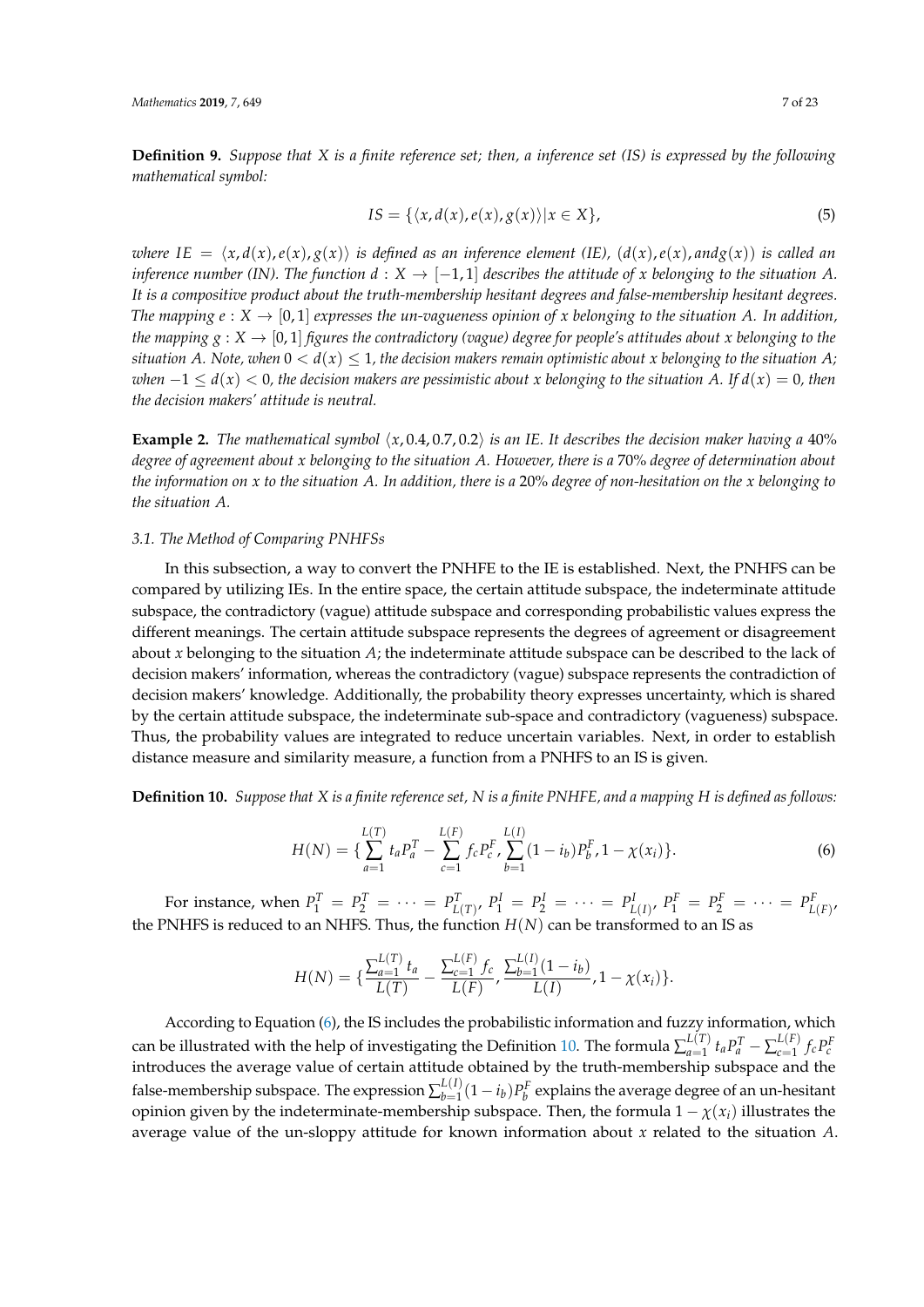By Definition [6,](#page-6-0) all objective and subjective uncertain elements are considered and different types of fuzzy spaces are distinguished. However, if PNHFE is infinite, the formula [6](#page-6-0) will change

$$
H(N) = \{ \int_{a=1}^{L(T)} t_a P_a^T - \int_{c=1}^{L(F)} f_c P_c^F, \int_{b=1}^{L(I)} (1 - i_b) P_b^F, 0 \}.
$$
 (7)

Based on the importance of objective and subjective information, the method of comparison for IEs is defined as follows:

**Definition 11.** Let X be a finite reference set,  $IE_1 = \langle d_1(x), e_1(x), g_1(x) \rangle$  and  $IE_2 = \langle d_2(x), e_2(x), g_2(x) \rangle$  be *two IEs, then*

- *(1) If*  $g_1 \leq g_2$ *, then*  $IE_1 \leq IE_2$ *;*
- *(2) If*  $g_1 > g_2$ , then  $IE_1 > IE_2$ ;
- (3) *If*  $g_1 = g_2$ *, then (i) If*  $e_1 \leq e_2$ *, then IE*<sub>1</sub>  $\leq$  *IE*<sub>2</sub>*; (ii) If*  $e_1 \geq e_2$ *, then IE*<sub>1</sub>  $\geq$  *IE*<sub>2</sub>*;*
- *(4) If*  $g_1 = g_2, e_1 = e_2$ , then *(i) If*  $d_1 \leq d_2$ , then  $IE_1 \leq IE_2$ ; *(ii) If*  $d_1 \geq d_2$ , then  $IE_1 \geq IE_2$ .

The division of entire uncertain field to describe the certain, indeterminate and hesitant attitude. By Definition [9,](#page-6-2) based on the internal perspective and external perspective, the IE expresses the certain subdomain without probabilistic information. Thus, according to the degree of information obtained and the importance of experience in decision-making activities, the method of comparison for IEs is based on the rule "degree of non-hesitation, determinacy and lastly opinion".

Supposing that *A* and *B* are two PNHFEs to the finite reference set *X*, then the corresponding IEs can be expressed by  $IE_A = \langle d_A(x), e_A(x), g_A(x) \rangle$  and  $IE_B = \langle d_B(x), e_B(x), g_B(x) \rangle$ , respectively. Thus, the notion of binary relation for PNHFEs can be described as follows:

**Definition 12.** *Suppose that A and B are two PNHFEs to the finite reference set X. Then, the binary relations for PNHFEs are given as follows:*

- (1) If  $\langle d_A(x), e_A(x), g_A(x) \rangle \ge \langle d_B(x), e_B(x), g_B(x) \rangle$ , then  $A \ge B$ ;
- (2) *If*  $\langle d_A(x), e_A(x), g_A(x) \rangle \leq \langle d_B(x), e_B(x), g_B(x) \rangle$ , then  $A \leq B$ ;
- (3) If  $\langle d_A(x), e_A(x), g_A(x) \rangle = \langle d_B(x), e_B(x), g_B(x) \rangle$ , then  $A = B$ .

#### <span id="page-7-0"></span>*3.2. Distance and Similarity Measures of PNHFSs*

According to the work mentioned above, the distance measure, similarity measure and entropy measure of PNHFE are established in this subsection. The inclusion between  $IS_A$  and  $IS_B$  is given. Similarity, the inclusion between  $PNHFS_A$  and  $PNHFS_B$  are proposed.

Suppose that *X* is a finite reference set, *A* and *B* are PNHFS to set *X*, and *IS<sup>A</sup>* and *IS<sup>B</sup>* are corresponding ISs of *A* and *B*, respectively.

$$
A \subseteq B \text{ iff } \forall x \in X, \overline{T_A | P^{T_A}} \leq \overline{T_B | P^{T_B}}, \overline{I_A | P^{I_A}} \geq \overline{I_B | P^{I_B}}, \overline{F_A | P^{T_A}} \geq \overline{F_B | P^{F_B}} \text{ and } \chi(A) \geq \chi(B),
$$

where  $\overline{T_A|P^{T_A}}$  and  $\overline{T_B|P^{T_B}}$  describe the average value of truth-membership hesitant degree of *A* and *B*, respectively,  $\overline{I_A|P^{I_A}}$  and  $\overline{I_B|P^{I_B}}$  express the average indeterminate-membership hesitant degree of *A* and *B*, respectively. Similarly,  $\overline{F_A|P^{F_A}}$  and  $\overline{F_B|P^{F_B}}$  represent the corresponding average false-membership hesitant degree of *A* and *B*.

Additionally, if  $IS_A \subseteq IS_B$ , the following conditions need to hold:

$$
a_A \le a_B, b_A \le b_B, c_A \le c_B.
$$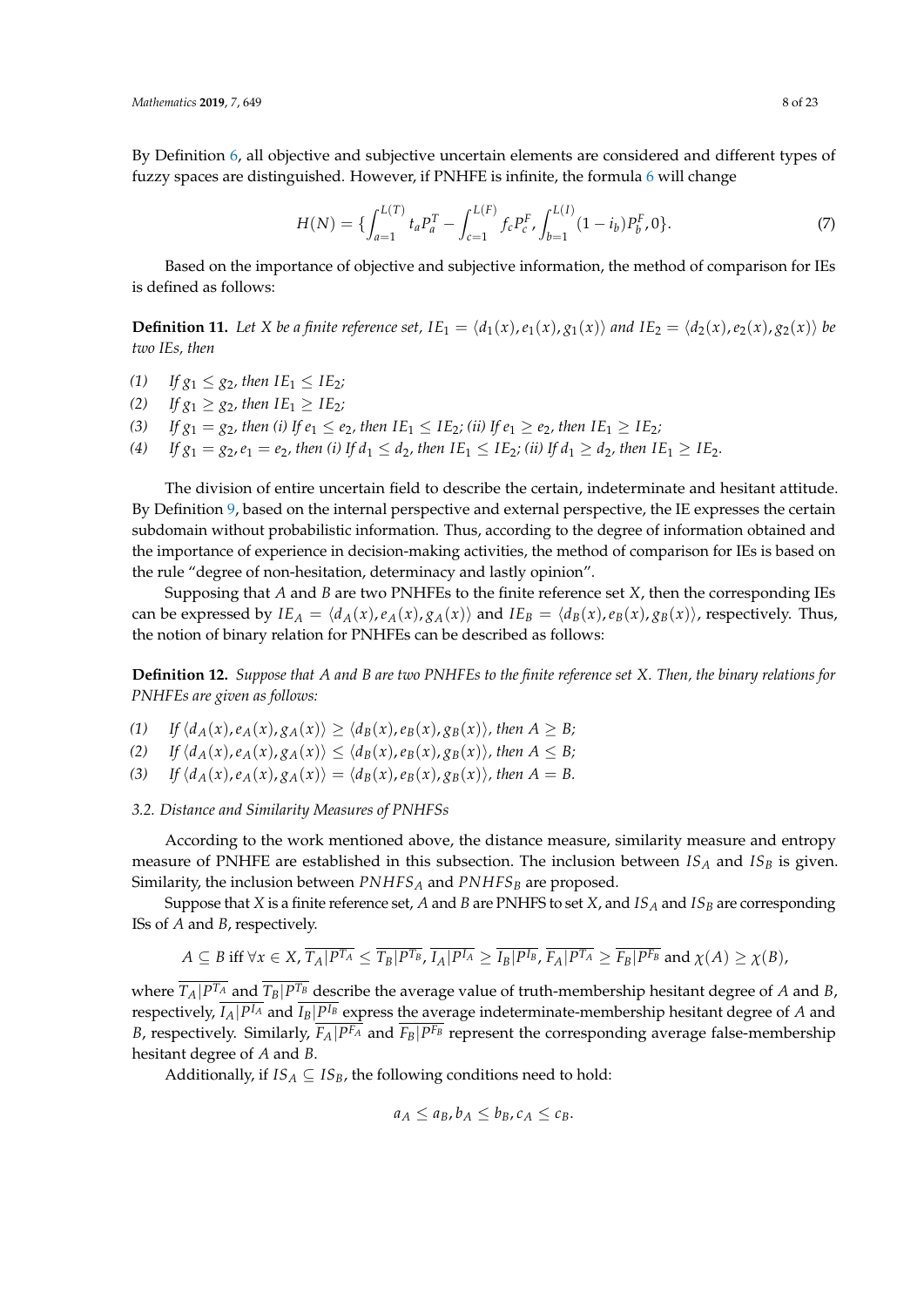<span id="page-8-0"></span>**Definition 13.** *Suppose that X is a finite reference set, ISA, IS<sup>B</sup> and IS<sup>C</sup> are three ISs in X. A function*  $D_{IS}$  :  $IS(X) \times IS(X) \rightarrow [0,1]$ *, where "* $\times$ " means the Cartesian production. Then,  $D_{IS}$  is called a distance *measure, if DIS satisfies the following three requirements:*

- $(D_{IS}(IS_A, IS_B) = 0$  *iff*  $IS_A = IS_B$ ;
- $(D_{IS}(IS_A, IS_B) = D_{IS}(IS_B, IS_A);$

(3)  $D_{IS}(IS_A, IS_C) \ge D_{IS}(IS_A, IS_B), D_{IS}(IS_A, IS_C) \ge D_{IS}(IS_B, IS_C)$  when  $IS_A \subseteq IS_B \subseteq IS_C$ .

<span id="page-8-1"></span>**Theorem 1.** Suppose that  $IS_A = \{ \langle d_A(x), e_A(x), g_A(x) \rangle | x \in X \}$  and  $IS_B = \{ \langle d_B(x), e_B(x), g_B(x) \rangle | x \in X \}$ *are three ISs in X, then the function*

$$
D_{IS} = AIO(MIT(MIII_1(|d_A(x) - d_B(x)|), MIU_2(|e_A(x) - e_B(x)|), MIU_3(|g_A(x) - g_B(x)|)))
$$
(8)

*is a distance measure for IS, where the mappings: MIU*<sub>1</sub>, *MIU*<sub>2</sub>, *MIU*<sub>3</sub> : [0, 1]  $\rightarrow$  [0, 1], *satisfy the conditions:*  $MIU_1$ ,  $MIU_2$  and  $MIU_3$  are three monotonically increasing unary functions and  $MIU_1(0) = 0$ ,  $MIU_2(0) = 0$ ,  $MIU_3(0)=0.$  *Those functions can be the same and are not mandatory here. The mapping*  $MIT:[0,1]^3\rightarrow[0,1]$  *is a* monotonically increasing ternary function; MIT holds the following requirements:  $MIT(0,0,0) = 0; MIT'_1 \geq 0$ ,  $M$ IT $_2' \ge 0$ , and  $M$ IT $_3' \ge 0$ ,  $M$ IT $_1'$ ,  $M$ IT $_2'$  and  $M$ IT $_1'$  are corresponding partial derivatives of  $M$ IU $_1$ ,  $M$ IU $_2$  and MIU<sub>3</sub>, respectively. Additionally, AIO :  $[0,1]^n \to [0,1]$  is an aggregation operator and the partial derivative  $AIO'_i \geq 0$  ( $i \in \{1, 2, \cdots, n\}$ ); n represses the total numbers of factors in X.

**Proof.** According to the conditions of *MIU*1, *MIU*2, *MIU*3, *MIT* and *AIO*, Definition [13](#page-8-0) (1) and (2) obviously hold. Thus, the proof process of condition (3) is listed, here. Since the restrictive conditions *IS*<sup>*A*</sup> ⊆ *IS*<sup>*B*</sup> ⊆ *IS*<sup>*C*</sup> hold, thus the inequalities are listed below:

$$
|d_A(x) - d_C(x)| \ge |d_A(x) - d_B(x)|, |e_A(x) - e_C(x)| \ge |e_A(x) - e_B(x)|, |g_A(x) - g_C(x)| \ge |g_A(x) - g_B(x)|;
$$
  

$$
|d_A(x) - d_C(x)| \ge |d_B(x) - d_C(x)|, |e_A(x) - e_C(x)| \ge |e_B(x) - e_C(x)|, |g_A(x) - g_C(x)| \ge |g_B(x) - g_C(x)|.
$$

Because functions *MIU*1, *MIU*<sup>2</sup> and *MIU*<sup>3</sup> are three monotonically increasing functions, so we can get, ∀*x* ∈ *X*

$$
MIU_1(|d_A(x) - d_C(x)|) \geq MIU_1(|d_A(x) - d_B(x)|), MIU_2(|e_A(x) - e_C(x)|) \geq MIU_2(|e_A(x) - e_B(x)|),
$$
  
\n
$$
MIU_3(|g_A(x) - g_C(x)|) \geq MIU_3(|g_A(x) - g_B(x)|); MIU_1(|d_A(x) - d_C(x)|) \geq MIU_1(|d_B(x) - d_C(x)|),
$$
  
\n
$$
MIU_2(|e_A(x) - e_C(x)|) \geq MIU_2(|e_B(x) - e_C(x)|), MIU_3(|g_A(x) - g_C(x)|) \geq MIU_3(|g_B(x) - g_C(x)|).
$$

However, the partial derivatives  $MIT'_1 \geq 0$ ,  $MIT'_2 \geq 0$ , and  $MIT'_3 \geq 0$ , thus

$$
MIT(MIU_1(|d_A(x) - d_C(x)|), MIU_2(|e_A(x) - e_C(x)|), MIU_3(|g_A(x) - g_C(x)|))
$$
  
\n
$$
\geq MIT(MIU_1(|d_A(x) - d_B(x)|), MIU_2(|e_A(x) - e_B(x)|), MIU_3(|g_A(x) - g_B(x)|));
$$
  
\n
$$
MIT(MIU_1(|d_A(x) - d_C(x)|), MIU_2(|e_A(x) - e_C(x)|), MIU_3(|g_A(x) - g_C(x)|))
$$
  
\n
$$
\geq MIT(MIU_1(|d_A(x) - d_C(x)|), MIU_2(|e_A(x) - e_C(x)|), MIU_3(|g_A(x) - g_C(x)|)).
$$

According to the characteristic of function *AIO*, the following results are shown:

$$
AIO(MIT(MIU_1(|d_A(x) - d_C(x)|), MIU_2(|e_A(x) - e_C(x)|), MIU_3(|g_A(x) - g_C(x)|)))
$$
  
\n
$$
\geq AIO(MIT(MIU_1(|d_A(x) - d_B(x)|), MIU_2(|e_A(x) - e_B(x)|), MIU_3(|g_A(x) - g_B(x)|)))
$$
  
\n
$$
AIO(MIT(MIU_1(|d_A(x) - d_C(x)|), MIU_2(|e_A(x) - e_C(x)|), MIU_3(|g_A(x) - g_C(x)|)))
$$
  
\n
$$
\geq AIO(MIT(MIU_1(|d_A(x) - d_C(x)|), MIU_2(|e_A(x) - e_C(x)|), MIU_3(|g_A(x) - g_C(x)|)))
$$

Namely,  $D_{IS}(IS_A, IS_C) = D_{IS}(IS_A, IS_B)$ ,  $D_{IS}(IS_A, IS_C) = D_{IS}(IS_B, IS_C)$ .  $\Box$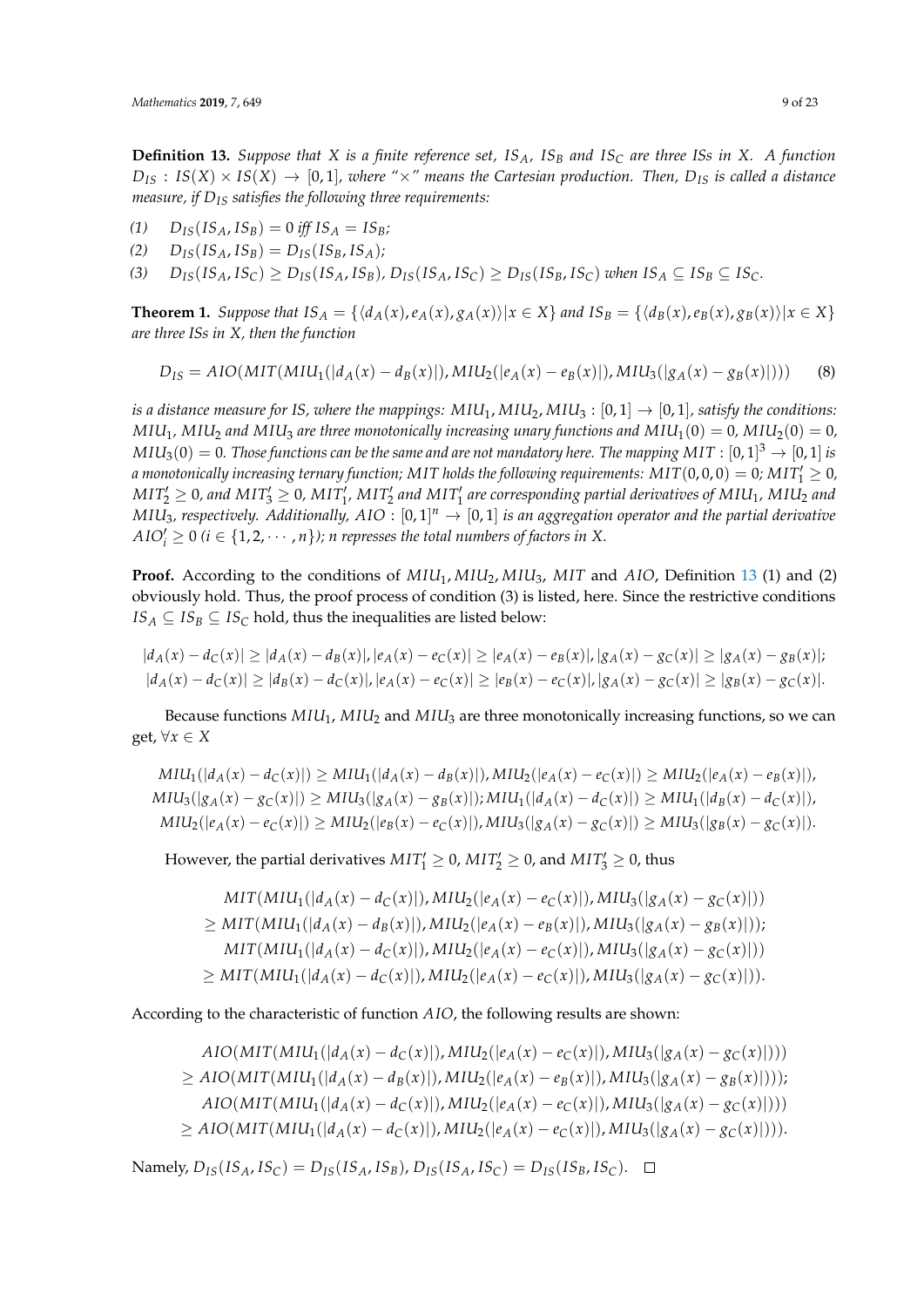<span id="page-9-0"></span>**Theorem 2.** Suppose that  $IS_A = \{ \langle d_A(x), e_A(x), g_A(x) \rangle | x \in X \}$  and  $IS_B = \{ \langle d_B(x), e_B(x), g_B(x) \rangle | x \in X \}$ *are three ISs in X, then the function*

$$
D_{IS} = AIO(MDT(MDU1(|dA(x) - dB(x)|), MDU2(|eA(x) - eB(x)|), MDU3(|gA(x) - gB(x)|)))
$$
 (9)

*is a distance measure on IS, where the mappings: MDU*<sub>1</sub>, *MDU*<sub>2</sub>, *MDU*<sub>3</sub> : [0,1]  $\rightarrow$  [0,1] *satisfy the conditions:*  $MIU_1$ ,  $MIU_2$  and  $MIU_3$  are three monotonically decreasing unary functions, respectively.  $MDU_1(1) = 0$ ,  $MDU<sub>2</sub>(1) = 0$ ,  $MDU<sub>3</sub>(1) = 0$ . Those functions can be the same and are not mandatory here. The mapping  $MDT:[0,1]^3\rightarrow[0,1]$  is a monotonically decreasing ternary function, MDT holds the following requirements:  $MDT(1, 1, 1) = 0$ ;  $MDT'_1 \le 0$ ,  $MDT'_2 \le 0$ , and  $MDT'_3 \le 0$ ,  $MDT'_1$ ,  $MDT'_2$  and  $MDT'_1$  are corresponding partial derivatives of MDU<sub>1</sub>, MDU<sub>2</sub> and MDU<sub>3</sub>, respectively.  $AIO:[0,1]^n \to [0,1]$  is an aggregation operator and the partial derivative AIO $'_i \geq 0$  ( $i \in \{1, 2, \cdots, n\}$ ), n represses the total numbers of factors in X.

**Proof.** Since the process of proof is similar to Theorem [1,](#page-8-1) thus the whole conditions of Definition [13](#page-8-0) are held by Theorem [2.](#page-9-0) □

<span id="page-9-2"></span>**Definition 14.** *Suppose that X is a finite reference set; A, B and C are three PNHFSs on X, a mapping DPNHFS* :  $[0, 1] \times [0, 1]$  *is called a distance measure on PNHFS(X), if it holds the following three requirements: "* $\times$ *" is the Cartesian product,*

 $(D_{PNHFS}(A, B) = 0$  *iff*  $A = B$ ;

 $(D_{PNHFS}(A, B) = D_{PNHFS}(B, A);$ 

*(3) If*  $A \subseteq B \subseteq C$ , then  $D_{PMHS}(A, B) \le D_{PMHFS}(A, C)$  and  $D_{PMHFS}(B, C) \le D_{PMHFS}(A, C)$ .

<span id="page-9-1"></span>**Theorem 3.** Suppose that X is a finite reference set, A, B and C are three PNHFSs in X,  $IS_A$ ,  $IS_B$  and  $IS_C$  are *corresponding ISs of A, B and C, respectively. Then, a real-valued mapping:*

$$
D_{PNHFS}(A, B) = MIU(D_{IS}(IS_A, IS_B))
$$

*is a distance measure on PNHFS(X), where MIU* :  $[0,1] \rightarrow [0,1]$  *is a monotonically increasing unary mapping, MIU.*

**Proof.** According to the conditions of Theorem [3,](#page-9-1) the mapping  $D_{PMHFS}$  holds the requirements of Definition  $14$   $(1)$ ,  $(2)$ . Thus, the requirement  $(3)$  merely needs to be proved.

Based on the explanation of  $A \subseteq B \subseteq C$ ,  $A, B, C \in PMIFS(X)$ , thus, by Definition [10,](#page-6-1) the corresponding ISs of *A*, *B*, *C* exist in the following inclusion relation:

$$
IS_A \subseteq IS_B \subseteq IS_C.
$$

Obviously, the following inequalities are obtained:

$$
D_{IS}(IS_A, IS_C) \ge D_{IS}(IS_A, IS_B),
$$
  

$$
D_{IS}(IS_A, IS_C) \ge D_{IS}(IS_B, IS_C).
$$

Since the function *MIU* is a monotonically increasing unary mapping, so the following inequalities are shown:

$$
MIU(D_{IS}(IS_A, IS_B)) \leq MIU(D_{IS}(IS_A, IS_C)), MIU(D_{IS}(IS_B, IS_C)) \leq MIU(D_{IS}(IS_A, IS_C)).
$$

This completes the proof process.  $\Box$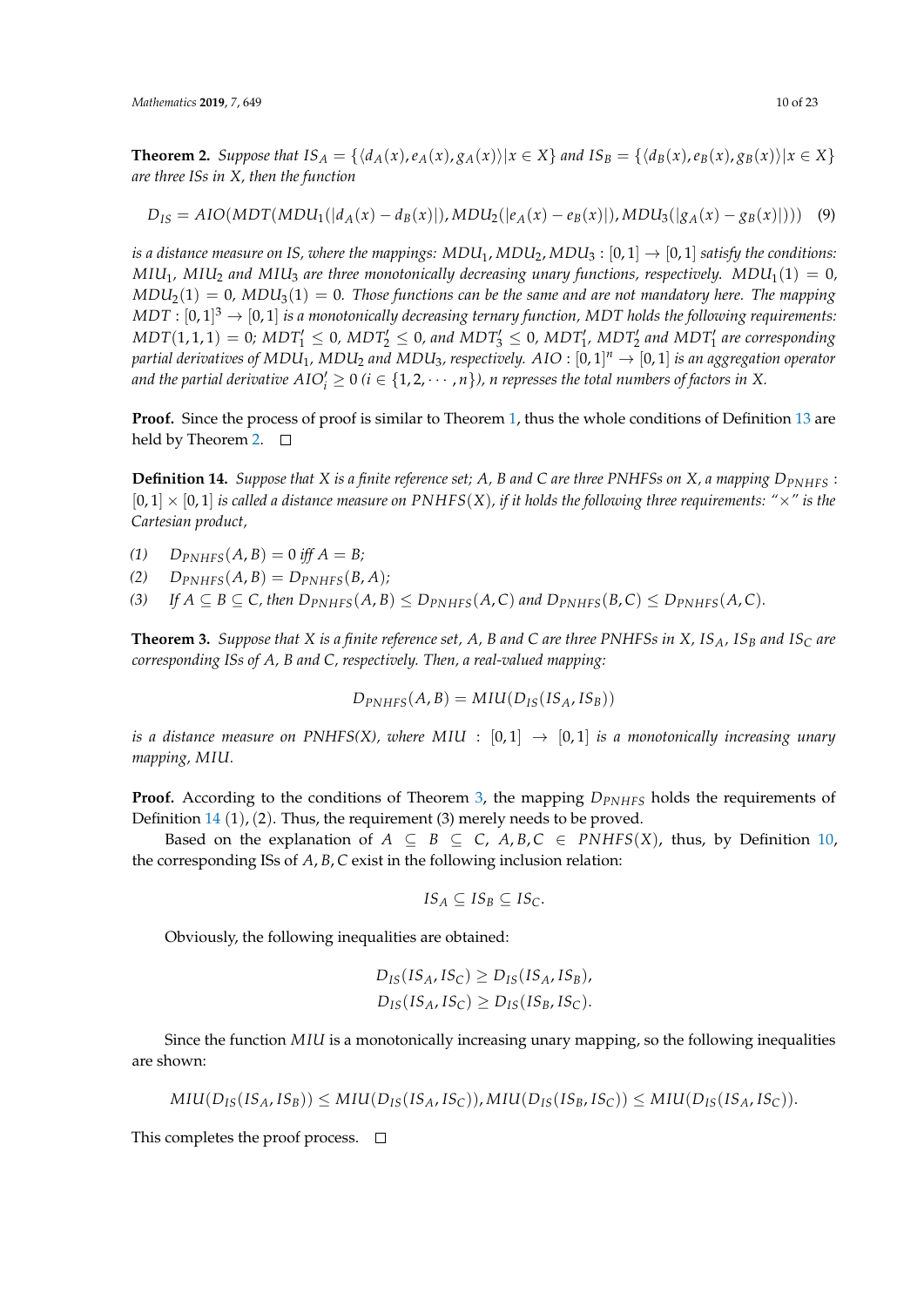<span id="page-10-0"></span>**Example 3.** Suppose that X is a finite reference set, A, B are PNHFSs on X,  $IS_A = {\langle d_A(x), e_A(x), g_A(x) \rangle | x \in \mathbb{R}^3}$ *X*} and  $IS_B = \{\langle d_B(x), e_B(x), g_B(x)\rangle | x \in X\}$  are the corresponding ISs for those two PNHFSs. Based on the Theorem [1](#page-8-1) and Theorem [3,](#page-9-1) let  $MIU_1 = y^{\phi}$ ,  $MIU_2 = y^{\mu}$ ,  $MIU_3 = y^{\nu}$ ,  $y \in [0,1]$ ,  $0 \leq \phi$ ,  $\mu, \nu \leq 1$ .  $MIT = log_4(1 + y_1 + y_2 + y_3)$ ,  $y_1, y_2, y_3 \in [0, 1]$ . Additionally, suppose MIU =  $y^{\lambda}$ , where  $y \in [0, 1]$ ,  $0 \leq \lambda$ . *Then, we have*

$$
D_1(A,B) = \frac{1}{2n} \sum_{x \in X} (log_4(1 + (\frac{|d_A(x) - d_B(x)|}{2})^{\phi} + (|e_A(x) - e_B(x)|)^{\mu} + (\frac{|g_A(x) - g_B(x)|}{2})^{\nu}))^{\lambda}. \tag{10}
$$

<span id="page-10-1"></span>If 
$$
\phi = \mu = \nu = \lambda = 1
$$
, we have

$$
D_1^{\phi=\mu=\nu=\lambda=1}(A,B)=\frac{1}{2n}\sum_{x\in X}(log_4(1+(\frac{|d_A(x)-d_B(x)|}{2})+(|e_A(x)-e_B(x)|)+(\frac{|g_A(x)-g_B(x)|}{2}))).\tag{11}
$$

$$
If \phi = \mu = \nu = 2, \lambda = \frac{1}{2}, then
$$

$$
D_1^{\phi=\mu=\nu=2,\lambda=\frac{1}{2}}(A,B)=\frac{1}{2n}\sum_{x\in X}((\log_4(1+\frac{|d_A(x)-d_B(x)|}{2}))^2+(\left|e_A(x)-e_B(x)\right|)^2+\frac{(|g_A(x)-g_B(x)|)^2}{4})^{\frac{1}{2}}.
$$
 (12)

From the formulas of  $D_1(A, B)$ ,  $D_1^{\phi=\mu=\nu=\lambda=1}$  $\int_{1}^{\phi=\mu=\nu=\lambda=1}(A,B)$  and  $D_{1}^{\phi=\mu=\nu=2,\lambda=\frac{1}{2}}(A,B)$ , we know that the parameters  $\phi$ ,  $\mu$ ,  $\nu$  manage the functions of  $|d_A(x) - d_B(x)|$ ,  $|e_A(x) - e_B(x)|$  and  $|g_A(x) - g_B(x)|$  to establish the internal framework of  $D_1(A, B)$ . However, the parameter  $\lambda$  is utilized to regulate the reciprocity among the  $|d_A(x) - d_B(x)|$ ,  $|e_A(x) - e_B(x)|$  and  $|g_A(x) - g_B(x)|$  in the regulate area. Based on different application environments, the parameters *φ*, *µ*, *ν* are decided. Thus, for a MCDM problem, it is a tool applied to measure the distinction in their knowledge background. Thus, it is rational to decide the parameters utilized to manage the internal framework of measures based on respective importance degree. By dispatching different functions to  $|d_A(x) - d_B(x)|$ ,  $|e_A(x) - e_B(x)|$  and  $|g_A(x) - g_B(x)|$ , the value of adjusting the feasibility of  $|d_A(x) - d_B(x)|$ ,  $|e_A(x) - e_B(x)|$  and  $|g_A(x) - g_B(x)|$  can also be solved.

**Example 4.** *Suppose that X, A, B, IS<sub><i>A*</sub> and *IS<sub>B</sub>* are as mentioned above in Example [3,](#page-10-0) MIU<sub>1</sub> =  $ln(1 + y)$ ,  $(y \in [0,1])$ ; MIU<sub>1</sub> =  $y^{\phi}$ ,  $(y \in [0,1])$ ,  $\phi \geq 0$ ; MIU<sub>3</sub> =  $y^{\mu}$ ,  $(y \in [0,1])$ ,  $\mu \geq 0$ , MIT =  $(y_1 \cdot y_2 \cdot y_3)^{\lambda}$ ,  $(y_1, y_2, y_3 \in [0, 1], \lambda \ge 0)$ *. Additionally, MIU* =  $t(ln^y)$ *,*  $(y \in [0, 1], t \ge 0)$ *. Then,* 

$$
D_2(A,B) = \sum_{x \in X} t(((\ln(1 + \frac{|d_A(x) - d_B(x)|}{2}))^{\phi} |e_A(x) - e_B(x)|^{\mu}) \frac{g_A(x) - g_B(x)}{2} |^{\nu})^{\lambda})^{\mu}.
$$

*In addition, if*  $\phi = \mu = \nu = \lambda = t = 1$ *, then* 

$$
D_{2,\lambda=1,y=1}^{\phi=\mu=\nu=1}(A,B)=\sum_{x\in X}ln(1+\frac{|d_A(x)-d_B(x)|}{2})|e_A(x)-e_B(x)||\frac{g_A(x)-g_B(x)}{2}|.
$$

**Definition 15.** Suppose that X is a finite reference set, IS<sub>A</sub>, IS<sub>B</sub> and IS<sub>C</sub> are three ISs on X, S<sub>IS</sub> : IS(X)  $\times$  $I S(X) \to [0, 1]$  *is a real-valued function, where "* $\times$ " *is the Cartesian product. Then, S<sub>IS</sub> is called a similarity measure on IS*(*X*)*, if it holds the following three axiomatic conditions:*

 $(1)$   $S_{IS}(IS_A, IS_B) = 1$  *iff*  $IS_A = IS_B$ *;* 

 $(S_{IS}(IS_A, IS_B) = S_{IS}(IS_B, IS_A);$ 

(3) If  $IS_A \subseteq IS_B \subseteq IS_C$ , then  $S_{IS}(IS_A, IS_B) \geq S_{IS}(IS_A, IS_C)$ ,  $S_{IS}(IS_B, IS_C) \geq S_{IS}(IS_A, IS_C)$ .

**Theorem 4.** Suppose that X is a finite reference set,  $IS_A = \{ \langle d_A(x), e_A(x), g_A(x) \rangle | x \in X \}$ ,  $IS_B =$  $\{\langle d_B(x), e_B(x), g_B(x)\rangle | x \in X\}$  are two ISs; then, function  $S_{IS}(IS_A, IS_B)$  is called a similarity measure, and *the mathematical symbol is as follows:*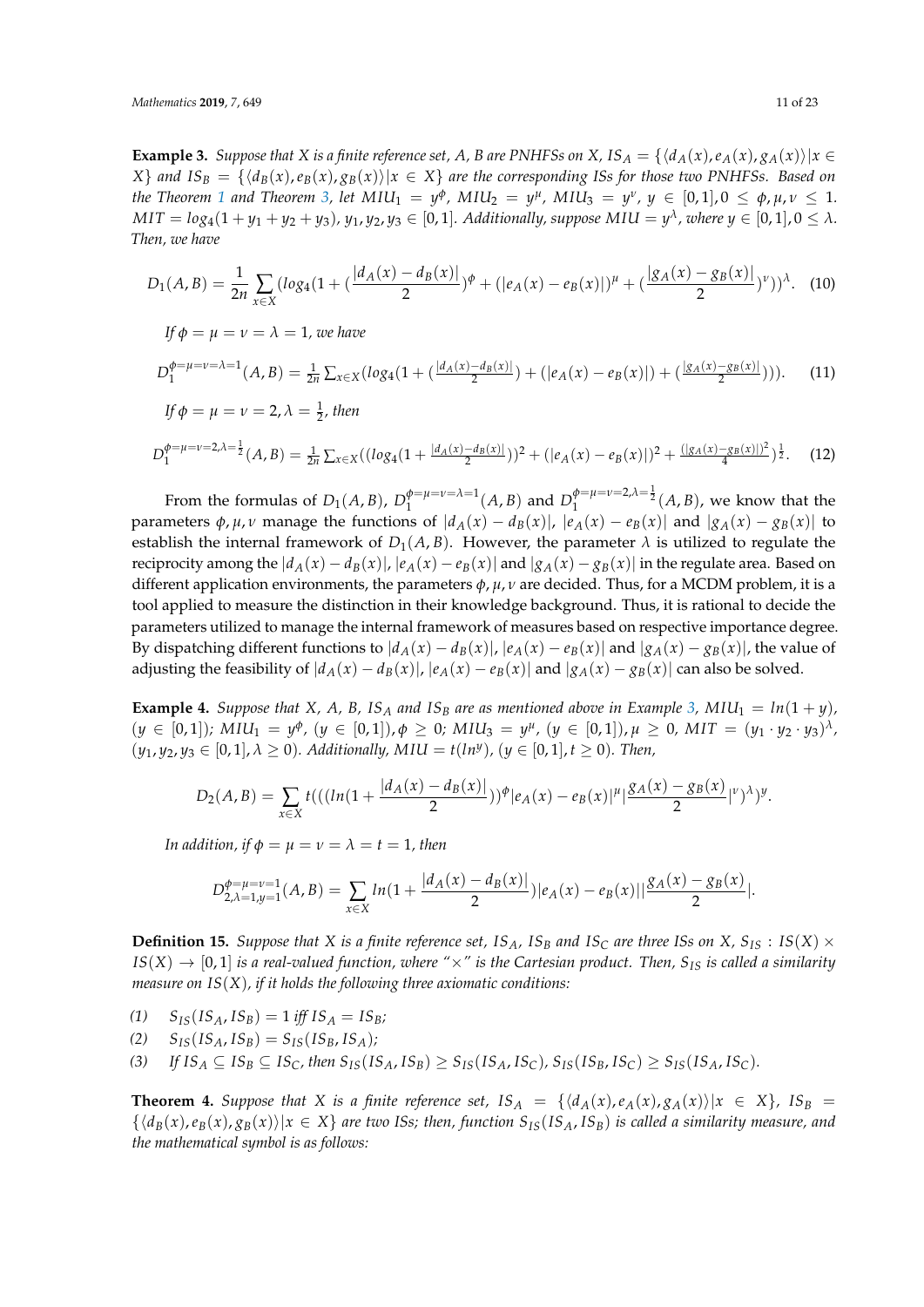$$
S_{IS}(IS_A, IS_B) = AIO(MDT(MIU_1(\frac{|d_A(x) - d_B(x)|}{2}), MIL_2(|e_A(x) - e_B(x)|), MIL_3(|g_A(x) - g_B(x)|))), \quad (13)
$$

*where*  $MIU_1, MIU_2, MIU_3 : [0,1] \rightarrow [0,1]$  *hold the following conditions:*  $MIU_1, MIU_2$  *and*  $MIU_3$  *are three monotonically increasing unary mappings,*  $MIU_1(0) = MIU_2(0) = MIU_3(0) = 0$ . They may be the same functions, and there are no requirements here.  $MDT:[0,1]^3\to[0,1]$  is a monotonically decreasing ternary mapping,  $MDT_1', MDT_2', MDT_3'$  are three corresponding partial derivatives of  $MDT$  with respect to  $MIU_1, MIU_2, MIU_3,$ respectively. Those partial derivatives hold the following requirements:  $MDT_1' \le 0$ ,  $MDT_2' \le 0$ ,  $MDT_3' \le 0$  and  $MDT(0, 0, 0) = 1$ . The mapping  $AIO : [0, 1]^n \to [0, 1]$  is an aggregation operator, the partial derivative describes  $AIO'_i \geq 0$   $(i \in \{1, 2, \cdots, n\})$ ; n describes the total numbers of factors in X.

**Proof.** The process of proof is similar to Theorem [1,](#page-8-1) thus it is unimportant here.  $\Box$ 

<span id="page-11-1"></span>**Theorem 5.** Suppose that X is a finite reference set,  $IS_A = \{ \langle d_A(x), e_A(x), g_A(x) \rangle | x \in X \}$ ,  $IS_B =$  $\{\langle d_B(x), e_B(x), g_B(x)\rangle | x \in X\}$  are two ISs, then function  $S_{IS}(IS_A, IS_B)$  is called a similarity measure, and *the mathematical symbol is as follows:*

$$
S_{IS}(IS_A, IS_B) = AIO(MIT(MDU_1(\frac{|d_A(x) - d_B(x)|}{2}), MDU_2(|e_A(x) - e_B(x)|), MDU_3(|g_A(x) - g_B(x)|))), \quad (14)
$$

*where*  $MDU_1, MDU_2, MDU_3$ :  $[0,1] \rightarrow [0,1]$  *satisfy the following requirements:*  $MDU_1, MDU_2$  *and MDU*<sub>3</sub> *are three monotonically decreasing unary mappings,*  $MDU_1(1) = MDU_2(1) = MDU_3(1) = 0$ *. They may have equal functions, and there are no requirements here.*  $MIT : [0, 1]^3 \rightarrow [0, 1]$  *is a monotonically* increasing ternary mapping,  $MIT_1', MIT_2', MIT_3'$  are three corresponding partial derivatives of MIT with respect *to*  $MIU_1$ ,  $MIU_2$ ,  $MIU_3$ , respectively. Those partial derivatives hold the following requirements:  $MIT'_1 \geq 0$ ,  $MIT_2' \geq 0$ ,  $MIT_3' \geq 0$  and  $MIT(0,0,0) = 0$ . The mapping  $AIO : [0,1]^n \to [0,1]$  is an aggregation operator and *the partial derivative AIO'*<sub>i</sub>  $\geq$  0 ( $i \in$  {1,2, $\cdots$  , n}), n describe the total numbers of factors in X.

**Proof.** The proof process is omitted.  $\Box$ 

<span id="page-11-0"></span>**Definition 16.** *Suppose that X is a finite reference set, for any three PNHFSs A, B and C on X, a function*  $S_{PMHFS}: PNHFS(X) \times PNHFS(X) \rightarrow [0,1]$  *is called a similarity measure, if it holds the following three axiomatic conditions: "*×*" is the Cartesian product,*

- $(1)$  *S*<sub>*PNHFS</sub>* $(A, B) = 1$  *iff*  $A = B$ ;</sub>
- $(S_{PMHFS}(A, B) = S_{PMHFS}(B, A);$
- (3) *If*  $A \subseteq B \subseteq C$ , then  $S_{PMHFS}(A, B) \geq S_{PMHFS}(A, C)$  and  $S_{PMHFS}(B, C) \geq S_{PMHFS}(A, C)$ .

**Theorem 6.** *Let X be a finite reference set, and A and B be two PNHFSs on X. The IS<sup>A</sup> and IS<sup>B</sup> are corresponding ISs of A ,B, respectively. Then, the mapping SPNHFS is called a similarity measure on PNHFS*(*X*)*, and the mathematical symbol is*

$$
S_{PNHFS}(A,B) = MIU(S_{IS}(IS_A, IS_B)),
$$
\n(15)

*where MIU* :  $[0,1] \rightarrow [0,1]$  *is an increasing function and MIU* $(0) = 0$ 

Proof. According to the Theorem [14,](#page-9-2) we know the proof is obvious. Thus, the process of proof is omitted.  $\square$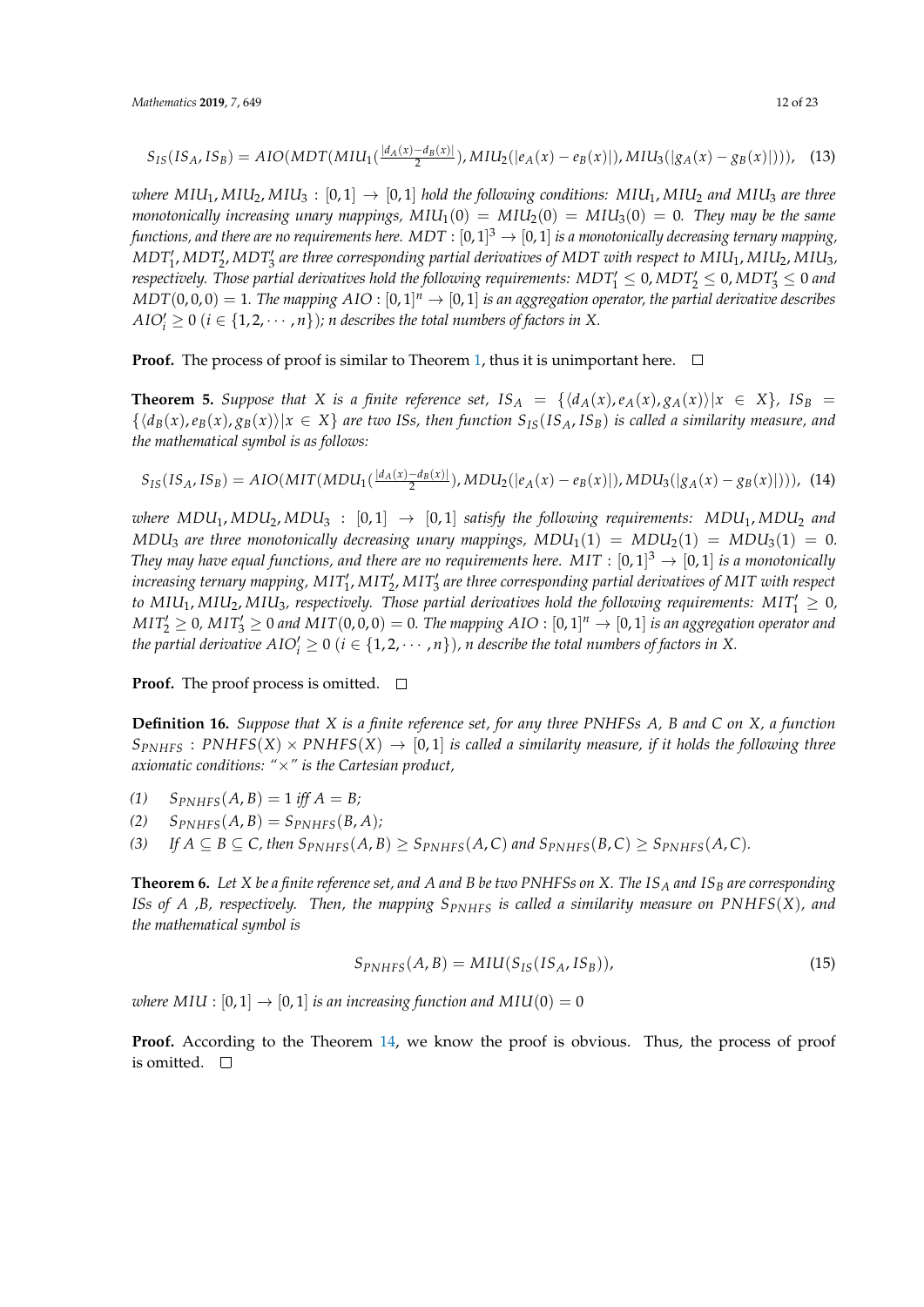<span id="page-12-0"></span>**Example 5.** Suppose that *X*, *A*, *B*, *IS*<sub>*A*</sub>, *IS*<sub>*B*</sub> are as above mentioned,  $MDU_1 = MDU_2 = MDU_3 = t^y - t$ ,  $(0 \le t, y \le 1)$ ;  $MIT = (y_1 + y_2 + y_3)^{\phi}$ ,  $0 \le \phi, y_1, y_2, y_3 \le 1$ . Additionally, suppose MIU =  $y^{\lambda}$ ,  $0 \leq y \leq 1, \lambda \geq 0$ . The similarity measure is described as follows:

$$
S_1(A,B) = \sum_{x \in X} (t^{\frac{|d_A(x) - d_B(x)|}{2}} + t^{|e_A(x) - e_B(x)|} + t^{|g_A(x) - g_B(x)|} - 3t)^{\lambda}.
$$

In addition, suppose  $t=\frac{1}{2}$  $\frac{1}{3}$ ,  $\phi = \lambda = 1$ , thus

$$
S_{1,t=\frac{1}{3}}^{\phi=\lambda=1}(A,B)=\sum_{x\in X}(\frac{1}{3})^{\frac{|d_A(x)-d_B(x)|}{2}}+(\frac{1}{3})^{|e_A(x)-e_B(x)|}+(\frac{1}{3})^{|g_A(x)-g_B(x)|}-1.
$$

Through Example [5,](#page-12-0) we know that those parameters and mappings to decide the effects of  $|d_A(x)$  $d_B(x)$ ,  $|e_A(x) - e_B(x)|$  and  $|g_A(x) - g_B(x)|$  to establish the internal framework of similarity measures. Those parameters and mappings' selection methods are similar to the methods of Example [3.](#page-10-0)

#### *3.3. The Interrelations among Distance, Similarity and Entropy Measures*

According to the concept of "duality", the distance and similarity measures among SVNS, IVNS were investigated. However, different knowledge backgrounds of decision makers will lead to different results. According to the interrelation among distance and similarity measures, Wang [\[23\]](#page-21-0) first proposed the definition of entropy and across entropy of MVNS and applied them to solving MCDM problems.

In the section, the interrelations among distance, similarity and entropy measures of PNHFS are investigated. According to Subsection [3.2,](#page-7-0) the distance measure shows the difference between factors. Additionally, the similarity measure investigated the uniformity of factors. Because distance measure and similarity measure describe two opposite aspects, the relationship between these two measures is investigated based on the following theorem:

**Theorem 7.** *Suppose that A and B are two PNHFS on X, the distance measure DPNHFS*(*A*, *B*) *holds the conditions in Definition* [14,](#page-9-2) and then  $S_{PMHFS}(A, B) = FN(D_{PMHFS}(A, B))$  *is a similarity measure, which holds the axiomatic conditions in Definition* [16,](#page-11-0) *in which*  $FN : [0,1] \rightarrow [0,1]$  *is a fuzzy negation.* 

**Proof.** By Definition [14](#page-9-2) and Definition [16,](#page-11-0) the process proof is obvious, so it is omitted.  $\Box$ 

According to the interpretation of the divisions of the neutrosophic space, to better describe stability of PNHFS, the entropy measure of a PNHFS is designed as follows:

**Definition 17.** Suppose that X is a reference set,  $A = \{\langle x, \{T|P^{T}\}, \{I|P^{I}\}, \{F|P^{F}\}\rangle | x \in X\}$  is a PNHFS in X. *Then, the complement of A is expressed by the following mathematical symbol:*

$$
A^{c} = \{ \langle x, \{F|P^{F}\}, \{I|P^{I}\}, \{T|P^{T}\} \rangle | x \in X \}.
$$

*Obviously, A<sup>c</sup> is also a PNHFS.*

<span id="page-12-1"></span>**Definition 18.** *Suppose that X is a finite reference set, A and B are two PNHFSs in X, ISA, IS<sup>B</sup> are corresponding ISs of A and B, respectively. Then, a function*  $E: PMHFS(X) \to [0,1]$  *is called to be an entropy measure when it holds the following four requests:*

- *(1)*  $E(A) = 0$  *if*  $A = \{\langle x, \{1|1\}, \{0|1\}, \{0|1\}\rangle | x \in X\}$  *or*  $A = \{\langle x, \{0|1\}, \{0|1\}, \{1|1\}\rangle | x \in X\}$ *or*  $A = \{\langle x, \{0|P_1\}, \{0|P_2\}, \{0|P_3\}\rangle | x \in X\};$
- $E(A) = 1$  *if*  $A = \{x, \{0.5|1\}, \{0.5|1\}, \{0.5|1\}\}\|x \in X\};$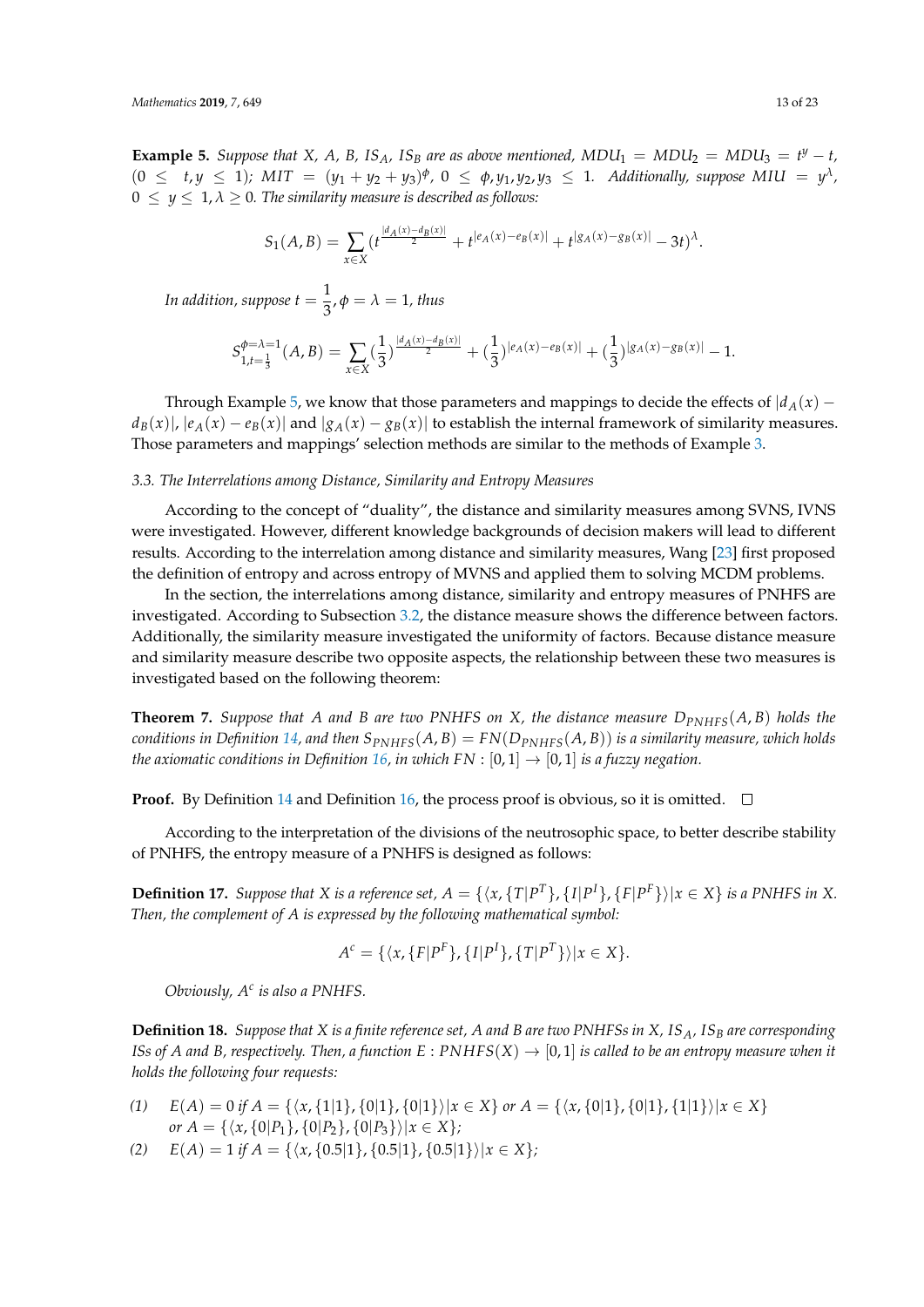- (3)  $E(A) = E(A^c)$  iff  $A = \{ \langle x, \{T | P^T\}, \{I | P^I\}, \{F | P^F\} \rangle | x \in X \}$  holds the requirement that  $\sum_{h=1}^{L(I)}$  $i_b P_b^I =$  $\sum_{c=1}^{L(F)}$  $\int_{c=1}^{L(F)} f_c P_c^F$ , in which  $A^c$  is the complement of A.
- (4)  $E(B) \le E(C)$  when  $S_{PMHFS}(A, B) \le S_{PMHFS}(A, C)$  or  $D_{PMHFS}(A, B) \ge D_{PMHFS}(A, C)$ , in which  $A = \{\langle x, \{0.5|P_1\}, \{0.5|P_2\}, \{0.5|P_3\}\rangle | x \in X\}.$

Since we only are concerned with the importance of  $a(x)$ ,  $b(x)$  and  $c(x)$  on the stationarity of IS, the following theorems are introduced:

<span id="page-13-0"></span>**Theorem 8.** *Suppose that X is a finite reference set, A is a PNHFS in X, and the corresponding IS of A is described by ISA. Then, the following formula:*

$$
E(A) = MDT(MIU_1(|d_A(x)|), MIU_2(|2e_A(x) - 1|), MIU_3(|g_A(x)|))
$$
\n(16)

*is an entropy measure, in which MIU*<sub>1</sub>, *MIU*<sub>2</sub>, *MIU*<sub>3</sub> :  $[0,1] \rightarrow [0,1]$  *are three monotonically increasing*  $u$ nary mappings with  $MIU'_1 \geq 0$ ,  $MIU'_2 \geq 0$ ,  $MIU'_3 \geq 0$ , and  $MIU_1(0) = MIU_2(0) = MIU_3(0) = 0$ ,  $MIU_1(1) = MIU_2(1) = MIU_3(1) = 1$ . The function  $MDT : [0,1]^3 \rightarrow [0,1]$  is a monotonically decreasing *ternary mapping, and its partial derivatives are lower than zero with the requirements:*  $MDT(0, 0, 0) = 1$ ,  $MDT(1, 1, 1) = 0.$ 

**Proof.** The function  $E(A)$  is illustrated to hold all the conditions of Definition [18.](#page-12-1)

(1) Let  $A = \{\langle x, \{1|1\}, \{0|1\}\rangle | x \in X \}$ ,  $A = \{\langle x, \{0|1\}, \{0|1\}\rangle | x \in X \}$  or  $A =$  $\{\langle x, \{0|1\}, \{0|1\}, \{1|1\}\rangle | x \in X\}$ , thus the corresponding ISs of *A* are shown:

<span id="page-13-1"></span>
$$
IS_A = (1, 1, 1) \text{ or } IS_A = (-1, 1, 1).
$$

Next, the entropy measure of *A* is calculated as follows:

$$
E(A) = MDT(MIU_1(1), MIL_2(1), MIL_3(1)) = MDT(1,1,1) = 0.
$$

(2)

$$
E(A) = 1
$$
  
\n
$$
\Leftrightarrow MDT(MIU_1(|d_A(x)|), MIU_2(|2e_A(x) - 1|), MIU_3(|g_A(x)|) = 1
$$
  
\n
$$
\Leftrightarrow MIU_1(0) = 0, MIU_2(0) = 0, MIU_3(0) = 0
$$
  
\n
$$
\Leftrightarrow |d(x)| = 0, |2e(x) - 1| = 0, |g(x)| = 0,
$$
  
\n
$$
\Leftrightarrow t_a = f_c = 0.5, i_b = 0.5, a, b, c \in \infty.
$$

- (3) Let  $A = \{ \langle x, T_A | P^T, I_A | P^I, F_A | P^F \rangle | x \in X \}$ , then the complementary of *A* is obtained:  $A^c = \{ \langle x, F_A | P^F, I_A | P^I, T_A | P^T, \rangle | x \in X \}$ . By Definition [9,](#page-6-2) the following equality is obtained:  $IS_A = IS_{A^c}$ . Obviously,  $E(A) = E(A^c)$ .
- (4) Suppose that *B* and *C* are two PNHFS of *X*, *A* = { $\langle x, \{0.5|P_a^T\}, \{0.5|P_b^T\}, \{0.5|P_c^F\}\rangle | x \in X$  }. Thus, the corresponding IS of *A* is  $IS_A = \{0, 0, 0\}$ . By Theorem [5,](#page-11-1) the following similarity measures can be obtained:

$$
S_{PMHFS}(A,B) = MIU(AIO(MIB(MDU_{1}(\frac{|d_{B}(x)|}{2}), MDU_{2}(|e_{B}(x)|), MDU_{3}(|g_{B}(x)|)))));
$$
  
\n
$$
S_{PMHFS}(A,C) = MIU(AIO((MIB(MDU_{1}(\frac{|d_{C}(x)|}{2}), MDU_{2}(|e_{C}(x)|), MDU_{3}(|g_{C}(x)|))))).
$$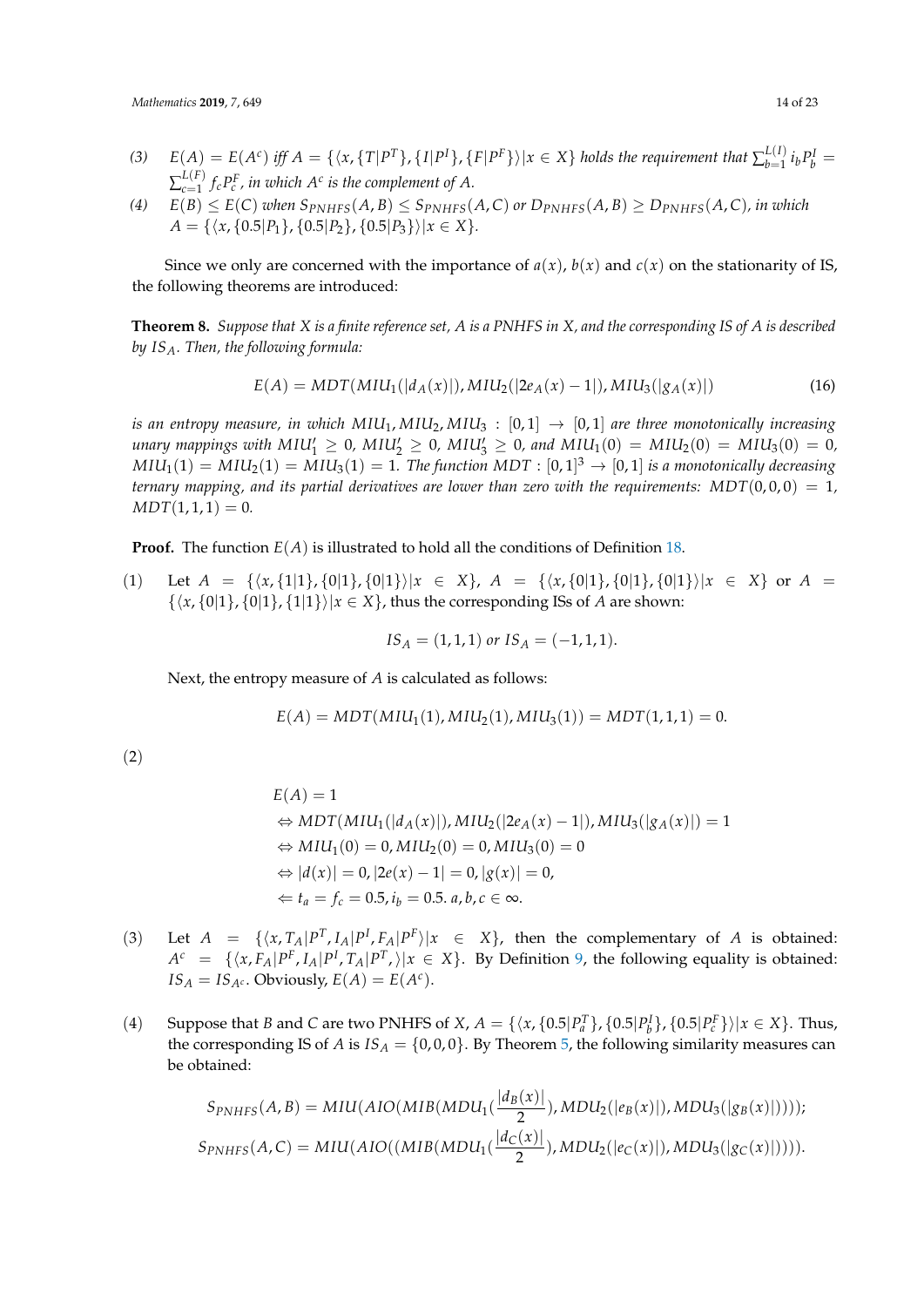Since  $S_{PMHFS}(A, B) \leq S_{PMHFS}(A, C)$ , every function is monotonous, thus, we have  $|d_B(x)| \geq |d_C(x)|$ ,  $|e_B(x)| \ge |e_C(x)|$  and  $|g_B(x)| \ge |g_C(x)|$ . Finally, based on the requirements of Theorem [8,](#page-13-0)  $E(B) \le E(C)$ .

Additionally,  $D_{PMHFS}(A, B) = 1 - S_{PMHFS}(A, B)$ ,  $D_{PMHFS}(A, C) = 1 - S_{PMHFS}(A, C)$ . Thus, the process of proof based on the distance measure is omitted.  $\Box$ 

**Theorem 9.** *Suppose that X is a finite reference set, A is a PNHFS on X, and IS<sup>A</sup> is the corresponding IS about A. Then, Equation [\(17\)](#page-14-0) is an entropy measure:*

<span id="page-14-0"></span>
$$
E(A) = MIT(MDU1(|dA(x)|), MDU2(|2eA(x) - 1|), MDU3(|gA(x)|)).
$$
\n(17)

 $E(A)$  *satisfies the following limits: MDU*<sub>1</sub>, *MDU*<sub>2</sub>, *MDU*<sub>3</sub> : [0, 1]  $\rightarrow$  [0, 1] *are two monotonically decreasing unary mappings, and*  $MDU_1(0) = MDU_2(0) = MDU_3(0) = 1$ ,  $MDU_1(1) = MDU_2(1) = MDU_3(1) = 0$ . The mapping MIB  $:[0,1]^3 \to [0,1]$  is a monotonically increasing binary function, its partial derivatives are better  $than 0, MIB(0, 0, 0) = 0, MIB(1, 1, 1) = 1.$ 

Based on the Equations [\(16\)](#page-13-1) and [\(17\)](#page-14-0), the different entropy measures can be established.

Through the above analysis, we know that entropy measure can be depicted by the unsteadiness of a PNHFS. However, distance measure and similarity measure play a vital role. Vice versa, entropy measure can better help us to comprehend distance measurement and similarity measurement. Next, according to the distance measure and similarity measure, respectively, the entropy measure can be established.

<span id="page-14-1"></span>**Theorem 10.** *Suppose D is a distance measure obtained according to Definition [14,](#page-9-2)*  $B = \{\langle x, \{0.5 | P_a^T\}, \{0.5 | P_b^I\}, \{0.5 | P_c^F\}\rangle | x \in X\}$ , then  $E(A) = MDU(D_{PNHFS}(A, B)).$ *The*  $MDU : [0, 1] \rightarrow [0, 1]$  *is a decreasing unary function, its partial derivatives are lower than* 0*, and*  $MDU(0) = 1$ ,  $MDU(1) = 0$ .

<span id="page-14-2"></span>**Theorem 11.** *Suppose S is a similarity measure obtained according to Definition [14,](#page-9-2)*  $B = \{\langle x, \{0.5 | P_a^T\}, \{0.5 | P_b^I\}, \{0.5 | P_c^F\}\rangle | x \in X\},\$ then  $E(A) = MIU(S_{PNHFS}(A, B))$ . The MIU :  $[0,1] \rightarrow$  $[0, 1]$  *is a decreasing unary function, its partial derivatives are bigger than* 0*, and MDU*(0) = 0*, MDU*(1) = 1.

The process of proof about Theorem [10](#page-14-1) and Theorem [11](#page-14-2) is not unfolded here. Similarity, we can also get the following theorems. The proof processes are visualized.

**Theorem 12.** *Supposing that DPNHFS is the distance measure of PNHFS A, SPNHFS is the similarity measure of PNHFS <i>A*, *B* = { $\langle x, \{0.5|P_a^T\}, \{0.5|P_b^T\}, \{0.5|P_c^F\}\rangle |x \in X$ }, *then*  $E(A)$  =  $MIB(MDU(D_{PMHFS}(A,B)), MIU(S_{PMHFS}(A,B)))$  *is a entropy measure.*  $MIB$  :  $[0,1] \rightarrow [0,1]$  *is an increasing binary function under the conditions that the partial derivatives are bigger than* 0*,*  $MIB(0,0) = 0$ *,*  $MIB(1,1) = 1$ *. The mappings*  $MDU : [0,1] \rightarrow [0,1]$  *and*  $MIU : [0,1] \rightarrow [0,1]$ *are decreasing unary function and increasing function, respectively. In addition, MDU*(0) = 1*, MDU*(1) = 0*,*  $MIU(0) = 0, MDU(1) = 1.$ 

**Theorem 13.** *Supposing that DPNHFS is the distance measure of PNHFS A, SPNHFS is the similarity measure of PNHFS <i>A*, *B* = { $\langle x, \{0.5|P_a^T\}, \{0.5|P_b^T\}, \{0.5|P_c^F\}\rangle |x \in X$ }, *then*  $E(A)$  =  $MDB(MIU(D_{PNHFS}(A,B)), MDU(S_{PNHFS}(A,B)))$  *is an entropy measure.*  $MDB : [0,1] \rightarrow [0,1]$  *is a decreasing binary function under the conditions that the partial derivatives are lower than* 0*,*  $MIB(1, 1) = 0$ *,*  $MIB(0, 0) = 1$ *. The mappings*  $MIU : [0, 1] \rightarrow [0, 1]$  *and*  $MDU : [0, 1] \rightarrow [0, 1]$ *are increasing unary function and decreasing function, respectively. In addition,*  $MIU(1) = 1$ ,  $MIU(0) = 0$ ,  $MDU(1) = 0$ ,  $MDU(1) = 1$ .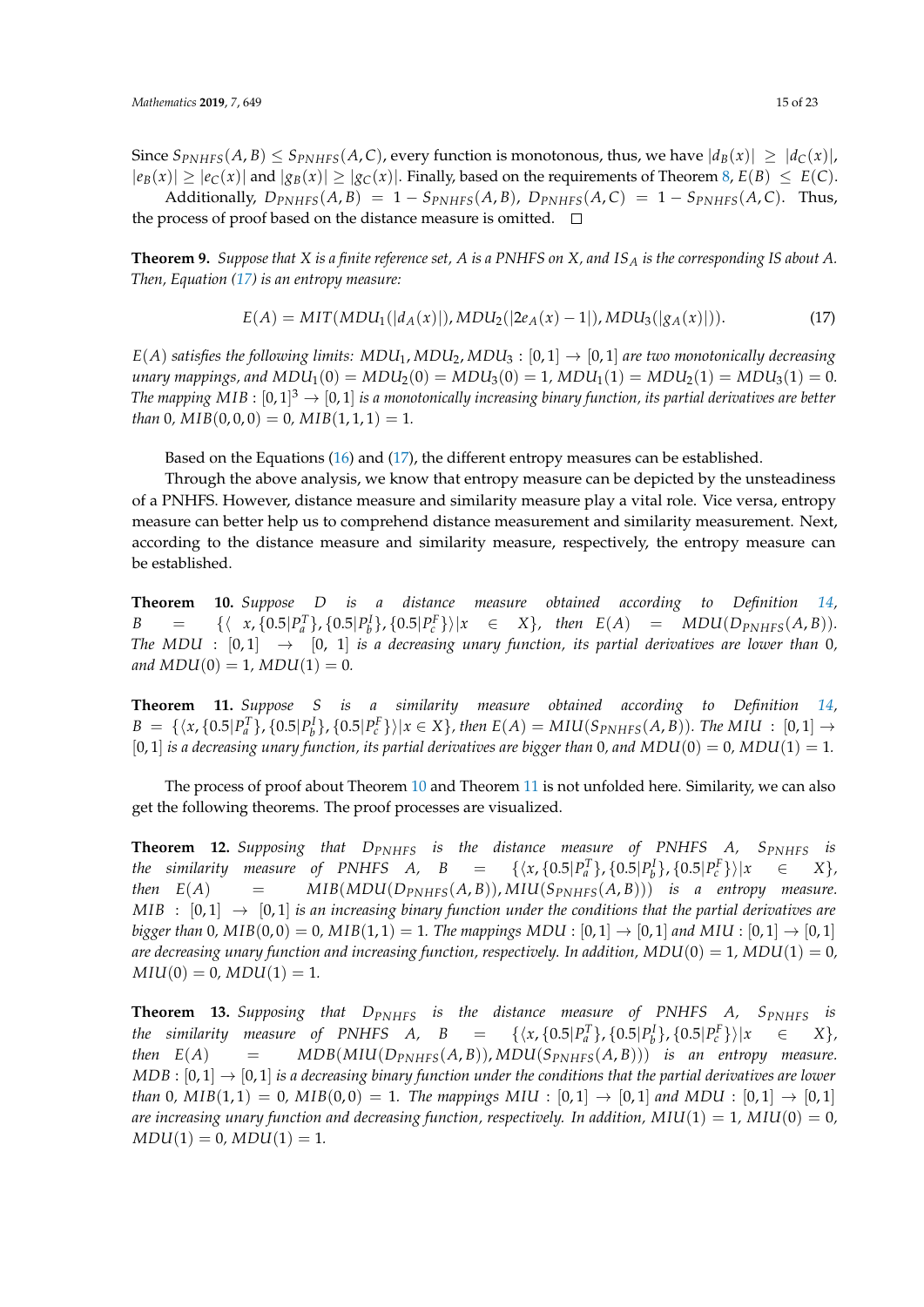#### <span id="page-15-0"></span>**4. Method Analysis Based on Illustrations and Applications**

#### *4.1. Comparative Evaluations*

In real life, the investment problem is a common MCDM problem, and many researchers have proposed different types of distance and similarity measures of SVNHFS to settle this problem. In this part, a famous investment selection situation is introduced. The specific evaluation and the precise data of alternatives for investment company to invest the money problem are listed in Table [1.](#page-15-1) Table [1](#page-15-1) displays the decision matrix of four alternatives  $A_1$ ,  $A_2$ ,  $A_3$ ,  $A_4$  and three evaluated criteria  $C_1$ , *C*2, *C*3. The four alternatives are Real Estate, Oil Exploitation, Bank Financial and Western Restaurant, respectively. The three criteria are Market Prospect, Risk Assessment and Earning Cycle, respectively. The idea element  $A^* = \langle 1|1, 0|0, 0|0 \}$ .

**Table 1.** Probabilistic neutrosophic hesitant fuzzy decision matrix of the investment problem.

<span id="page-15-1"></span>

|                | C <sub>1</sub>                                                          | $C_2$                                                                   |
|----------------|-------------------------------------------------------------------------|-------------------------------------------------------------------------|
| A <sub>1</sub> | $\{\{0.3 0.3, 0.4 0.3, 0.5 0.3\}, \{0.1 1\}, \{0.3 0.5, 0.4 0.5\}\}\$   | $\{\{0.5 0.5, 0.6 0.5\}, \{0.2 0.5, 0.3 0.5\}, \{0.3 0.5, 0.4 0.5\}\}\$ |
| A <sub>2</sub> | $\{\{0.6 0.5, 0.7 0.5\}, \{0.1 0.5, 0.2 0.5\}, \{0.2 0.5, 0.3 0.5\}\}\$ | $\{\{0.6 0.5, 0.7 0.5\}, \{0.1 1\}, \{0.3 1\}\}\$                       |
| $A_3$          | $\{\{0.5 0.5, 0.6 0.5\}, \{0.4 1\}, \{0.2 0.5, 0.3 0.5\}\}\$            | $\{\{0.6 1\}, \{0.3 1\}, \{0.4 1\}\}\$                                  |
| $A_4$          | $\{ \{0.7 0.5, 0.8 0.5\}, \{0.1 1\}, \{0.1 0.5, 0.2 0.5\} \}$           | $\{\{0.6 0.5, 0.7 0.5\}, \{0.1 1\}, \{0.2 1\}\}\$                       |
|                | $C_3$                                                                   |                                                                         |
| A <sub>1</sub> | $\{\{0.2 0.5, 0.3 0.5\}, \{0.1 0.5, 0.2 0.5\}, \{0.5 0.5, 0.6 0.5\}\}\$ |                                                                         |
| A <sub>2</sub> | $\{\{0.6 0.5, 0.7 0.5\}, \{0.1 0.5, 0.2 0.5\}, \{0.1 0.5, 0.2 0.5\}\}\$ |                                                                         |
| $A_3$          | $\{\{0.5 0.5, 0.6 0.5\}, \{0.1 1\}, \{0.3 1\}\}\$                       |                                                                         |
| $A_4$          | $\{ \{0.3 0.5, 0.5 0.5\}, \{0.2 1\}, \{0.1 0.3, 0.2 0.3, 0.3 0.3\} \}$  |                                                                         |

**Note 1.** *The data on this investment selection problem in Table [1](#page-15-1) is in the form of PNHFNs. The PNHFS is one of the generalized from the NHFS, which we have described by item (1) after Definition [6.](#page-3-1) Thus, the definition of PNHFS can also utilized to NHFS. For instance,*  $\langle$  {0.5, 0.6}, {0.1}, {0.3}} *is an NHFE. We can describe it as*  $\langle \{0.5|0.5, 0.6|0.5\}, \{0.1|1\}, \{0.3|1\}\rangle$ *, which is an PNHFE.* 

<span id="page-15-2"></span>**Note 2.** *The results are listed in Table [2,](#page-15-2) and the optimal result is according to the minimum value among distance measures.*

**Table 2.** Results shown by Equation [\(10\)](#page-10-1) corresponding to different parameters.

| Parameter                                | A <sub>1</sub> | A <sub>2</sub> | $A_3$  | $A_4$  | Ranking                 |
|------------------------------------------|----------------|----------------|--------|--------|-------------------------|
| $D^{\phi=\mu=\nu=\lambda=1}$             | 0.1269         | 0.0635         | 0.0989 | 0.1053 | $A_1 > A_4 > A_3 > A_2$ |
| $D^{\phi=\mu=\nu=2,\lambda=\frac{1}{2}}$ | 0.1498         | 0.1063         | 0.1150 | 0.1239 | $A_1 > A_4 > A_3 > A_2$ |
| $D^{\phi=\mu=1,\nu=2,\lambda=1}$         | 0.0956         | 0.0622         | 0.0561 | 0.0792 | $A_1 > A_4 > A_3 > A_2$ |
| $D^{\phi=\nu=1,\mu=2\lambda=1}$          | 0.1024         | 0.691          | 0.0523 | 0.0733 | $A_1 > A_4 > A_2 > A_3$ |
| $D\phi=2, \nu=1=\mu=1\lambda=1$          | 0.1871         | 0.1203         | 0.1071 | 0.1449 | $A_1 > A_4 > A_2 > A_3$ |

The optimal selections are shown in Table [3.](#page-16-0) By comparing the conclusions shown by the present distance measures Xu and Xia's Method, Singh's Method, and Sahin's Method, we found that the selections calculated are the same as our method with  $D^{\phi=\mu=\nu=\lambda=1}$ ,  $D^{\phi=\mu=\nu=2,\lambda=\frac{1}{2}}$  and  $D^{\phi=\mu=1,\nu=2,\lambda=1}$ . However, the conclusions calculated by  $D^{\phi=\nu=1,\mu=2\lambda=1}$ ,  $D^{\phi=2,\nu=1=\mu=1\lambda=1}$  are different from the present method.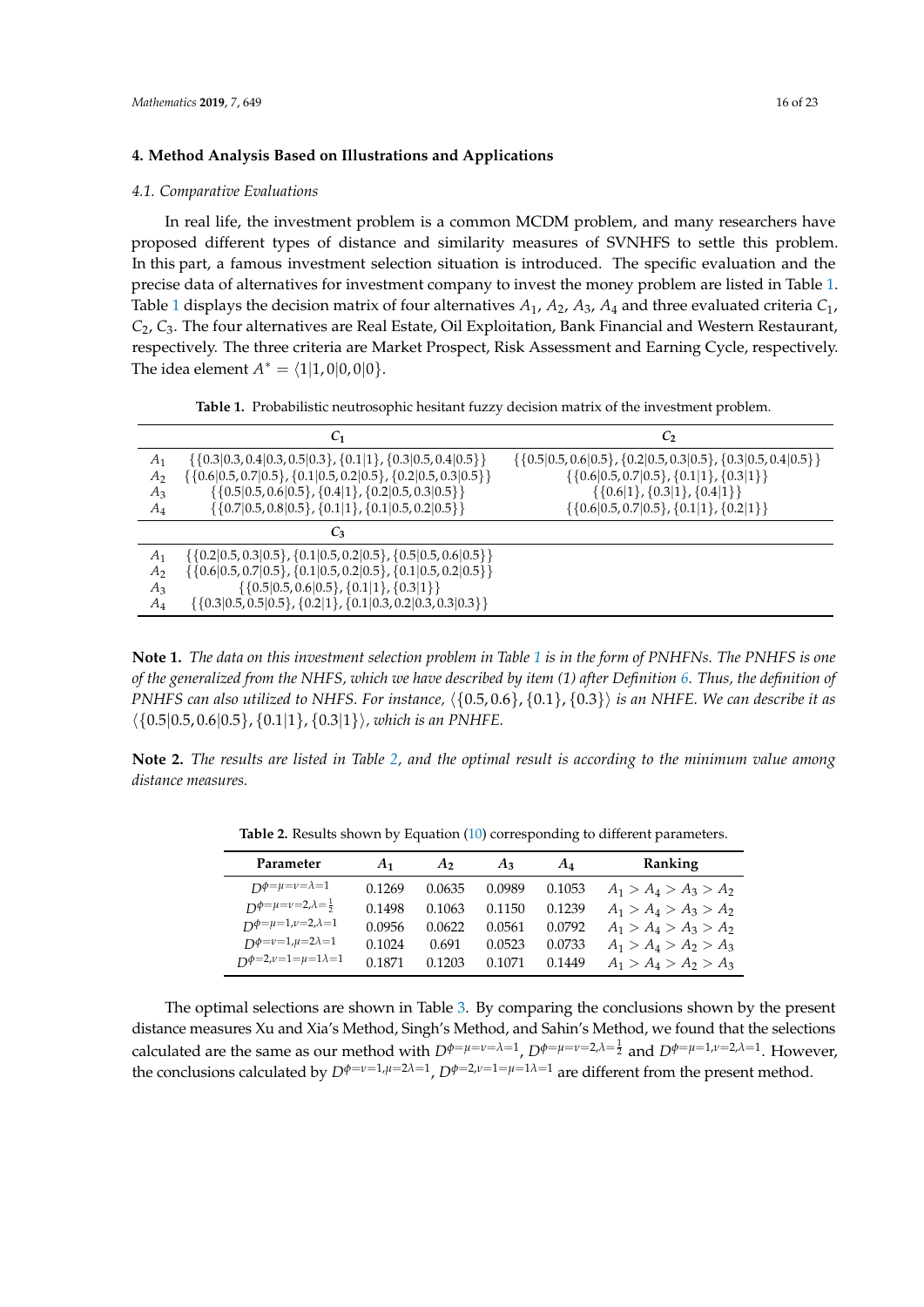<span id="page-16-0"></span>

| Method                                | Ranking                                            | The Best Result         | The Worst Result                 |
|---------------------------------------|----------------------------------------------------|-------------------------|----------------------------------|
| Xu and Xia's Method<br>Singh's Method | $A_1 > A_4 > A_3 > A_2$<br>$A_1 > A_4 > A_3 > A_2$ | A <sub>1</sub><br>$A_1$ | A <sub>2</sub><br>A <sub>2</sub> |
| Sahin's Method                        | $A_1 > A_4 > A_3 > A_2$                            | A <sub>1</sub>          | Аэ                               |

Table 3. Relationships between presenting methods and our method.

Thus, we deduce that the consequences may change if we change the inner frames of the distance measure formula. According to the components of  $|d_A(x) - d_B(x)|$ ,  $|e_A(x) - e_B(x)|$  and  $|g_A(x) - g_B(x)|$ , which describe the certain attitudes, knowledge backgrounds and hesitancy degree, respectively, we trust that the new type of distance measures are effective and significant. If the difference of the decision makers' hesitancy degree and background knowledge is relatively big, it does not have a lot of effective consult values regarding whether they have the same conclusions. However, when the difference between the decision maker's hesitation and background knowledge is not too big, analyzing the reasons for the difference in their opinions is significant. Thus, it is important for making rational decisions.

### *4.2. Streamlining the Talent Selection Process*

In many areas of life, the existing evaluation systems are incomplete, resulting in redundancy in the evaluation processes and waste of resources. This situation results in the low efficiency of evaluation for the entire decision-making section. Through the evaluation and analysis of the existing concerned decision documents, the matter of unnecessary waste of manpower resource is extensive. For example, many companies with well-established evaluation systems are concentrated in large cities or large countries, under the context of rapid growth in information and the trend of economic globalization. In addition, the untimely exchange of information is an important reason for the waste of decision resources. In the process of multi-criteria decision-making, the final results show inaccurate features in the case of a loss of decision information. Thus, in this situation, we explain the application by taking the investment company's choice of the best investment project as an example.

ABC Investment Co., Ltd. is a large investment consulting company. The company's decision-making level is in the leading position. Thus, policymakers prefer to choose ABC Investment Co., Ltd. instead of other relatively backward companies. As a result, large investment companies are common, and small investment sectors create a waste of corporate resources. Ultimately, helping companies to share information in decision-making systems to improve decision-making processes is critical to guiding companies to choose more rational decision-making companies. Thus, when enterprises face risky decision-making problems, they should choose large decision-making departments to deal with them effectively, but not all decision-making problems blindly choose large investment departments to solve.

With regard to those decision-making issues that need to be transferred to the upper-level department for processing, the decision given by the decision-maker is a critical step. Therefore, accurate judgment, the consensus of the decision-makers at the corresponding level and the decision-making departments at higher levels provide a reference for the development of the enterprise. This can synthesize different levels of knowledge information to improve decision-making efficiency.

Combined with the above considerations, companies establish decision-making systems to improve decision-making efficiency. It is necessary for companies to have a database of their decision information. In some enterprises, decision information storage and retrieval systems have been established based on computer networks for enterprise-centric data collection and investigation. Effectively sharing decision data among decision-making departments is beneficial to the development of companies. Therefore, in reducing excessive unnecessary decisions, PNHFNs are used to express the conclusions of decision makers for the MCDM problems faced by companies.

For instance, the formula  $\{\langle T|P^{T}, I|P^{I}, F|P^{F}\rangle\}$  is a decision maker's judgment for an MCDM problem, where *T* describes that the decision maker's support degrees for the problem can be solved, *I* indicates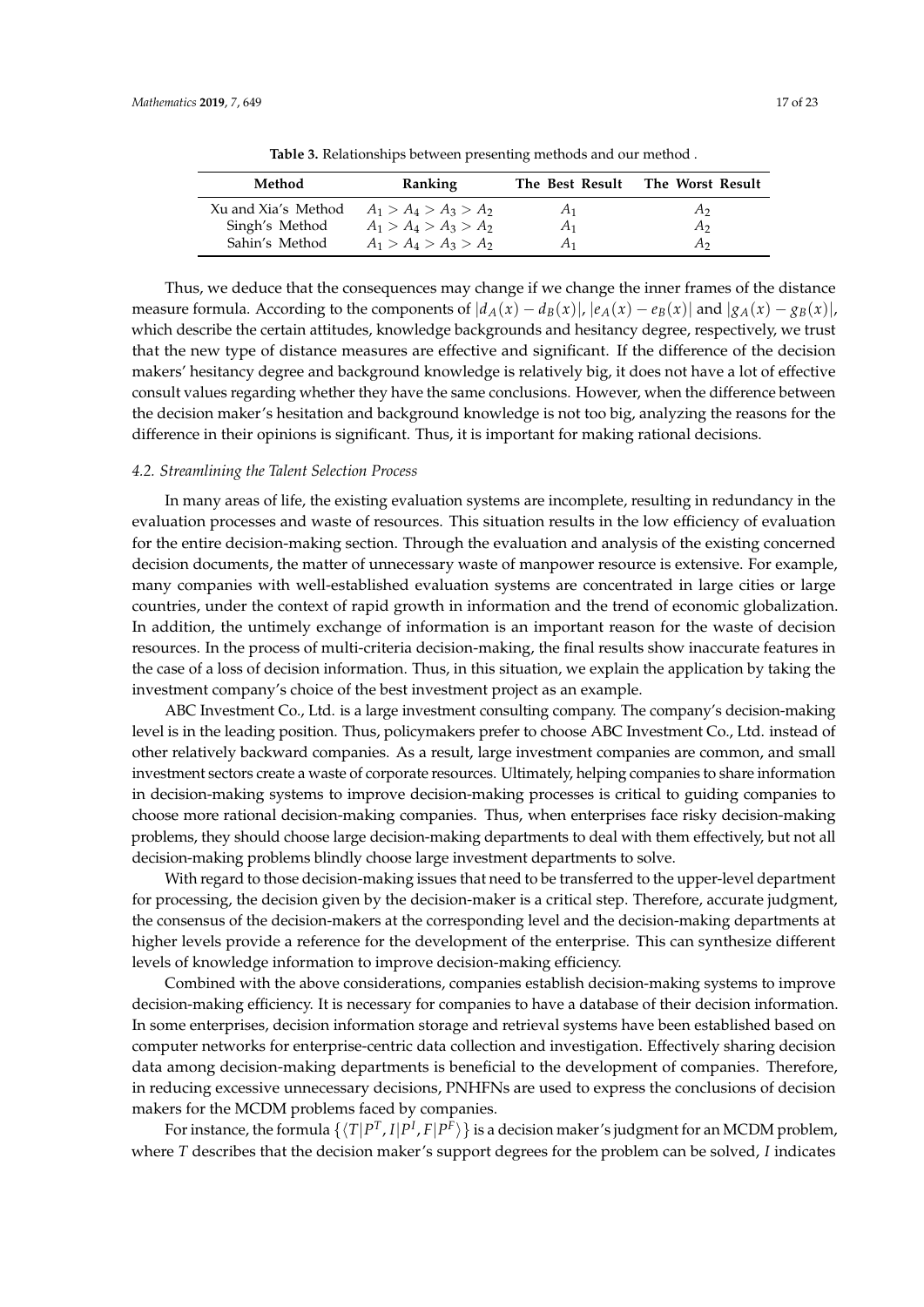that the professor's indeterminacy degrees for the problem can be solved, and *F* expresses that the decision maker's dissentient degrees for the problem can be solved. The probabilities *P T* , *P <sup>I</sup>* and *P <sup>F</sup>* are the corresponding statistic value of *T*, *I* and *F*, respectively.

Next, we introduce an illustration by utilizing the new distance and similarity measures to perfect the accurate evaluation for reducing the excessive re-evaluations. The special illustration of a talents selection problem is introduced as follows:

 $C: \{A_1, A_2, A_3, A_4\}$  is a set of three investors.

 $E: \{E_1, E_2\}$  is a set of two stock consultants from the higher and lower companies, respectively.

*A* : {RE Network Technology Company (RE); DR Biotechnology Company (DR); EV Chemical Company (EV); and FL Technology Company (FL)} is a set of stocks that the investors need to be premeditated.

<span id="page-17-0"></span>Then, regarding the investment questions, the evaluation information of the two experts is described and listed in Tables [4](#page-17-0) and [5.](#page-17-1)

|       | <b>RE</b>                                                      | DR                                                             |
|-------|----------------------------------------------------------------|----------------------------------------------------------------|
| $A_1$ | $\{\{0.4 0.6, 0.6 0.2\}, \{0.4 0.6\}, \{0.3 0.4, 0.4 0.5\}\}\$ | $\{\{0.3 0.4, 0.6 0.4\}, \{0.5 0.5, 0.6 0.4\}, \{0.3 0.4\}\}\$ |
| А2    | $\{\{0.5 0.4, 0.6 0.3\}, \{0.4 0.2, 0.6 0.5\}, \{0.3 0.4\}\}\$ | $\{\{0.6 0.5\}, \{0.4 0.3, 0.6 0.5\}, \{0.4 0.6, 0.6 0.3\}\}\$ |
| $A_3$ | $\{\{0.5 0.7\}, \{0.4 0.3, 0.5 0.4\}, \{0.4 0.3, 0.6 0.5\}\}\$ | $\{\{0.4 0.5, 0.6 0.5\}, \{0.5 0.6\}, \{0.4 0.4, 0.5 0.4\}\}\$ |
| $A_4$ | $\{\{0.5 0.3\}, \{0.2 0.1, 0.4 0.5, 0.6 0.2\}, \{0.5 0.7\}\}\$ | $\{\{0.6 0.5\}, \{0.4 0.5, 0.6 0.5\}, \{0.5 0.3, 0.6 0.5\}\}$  |
|       | F.V                                                            | FI.                                                            |
| $A_1$ | $\{\{0.7 0.5, 0.8 0.5\}, \{0.3 0.5, 0.4 0.4\}, \{0.5 0.6\}\}\$ | $\{\{0.5 0.4, 0.7 0.6\}, \{0.3 0.5, 0.5 0.4\}, \{0.5 0.4\}\}\$ |
| $A_2$ | $\{\{0.7 0.3, 0.8 0.5\}, \{0.6 0.6\}, \{0.4 0.5, 0.6 0.4\}\}\$ | $\{\{0.6 0.4, 0.8 0.4\}, \{0.4 0.2, 0.6 0.5\}, \{0.5 0.3\}\}\$ |
| $A_3$ | $\{\{0.6 0.5\}, \{0.4 0.5, 0.5 0.3\}, \{0.4 0.5, 0.6 0.4\}\}\$ | $\{\{0.6 0.5\}, \{0.5 0.4, 0.6 0.4\}, \{0.5 0.6, 0.6 0.4\}\}\$ |
| $A_4$ | $\{\{0.6 0.3, 0.8 0.5\}, \{0.4 0.6\}, \{0.5 0.3, 0.6 0.5\}\}\$ | $\{\{0.6 0.5, 0.8 0.4\}, \{0.4 0.6\}, \{0.4 0.5, 0.5 0.4\}\}$  |
|       |                                                                |                                                                |

**Table 4.** Probabilistic neutrosophic hesitant fuzzy decision matrix of *E*<sup>1</sup> .

Table 5. Probabilistic neutrosophic hesitant fuzzy decision matrix of *E*<sub>2</sub>.

<span id="page-17-1"></span>

|       | <b>RE</b>                                                      | DR                                                             |
|-------|----------------------------------------------------------------|----------------------------------------------------------------|
| $A_1$ | $\{\{0.6 0.5\}, \{0.4 0.2, 0.6 0.6\}, \{0.4 0.6, 0.6 0.2\}\}\$ | $\{\{0.5 0.4, 0.7 0.4\}, \{0.6 0.4\}, \{0.4 0.6, 0.5 0.4\}\}\$ |
| A,    | $\{\{0.3 0.4\}, \{0.5 0.4\}, \{0.2 0.2, 0.4 0.5, 0.6 0.3\}\}\$ | $\{\{0.5 0.6\}, \{0.6 0.4\}, \{0.5 0.3, 0.6 0.4\}\}\$          |
| $A_3$ | $\{\{0.4 0.6, 0.6 0.2\}, \{0.6 0.3\}, \{0.5 0.4, 0.6 0.5\}\}\$ | $\{\{0.6 0.4, 0.8 0.4\}, \{0.5 0.3, 0.7 0.5\}, \{0.5 0.4\}\}\$ |
| A4    | $\{\{0.5 0.4, 0.6 0.4\}, \{0.5 0.3\}, \{0.3 0.4, 0.6 0.5\}\}\$ | $\{\{0.7 0.5\}, \{0.5 0.6, 0.6 0.3\}, \{0.5 0.6\}\}$           |
|       | F.V                                                            | FI.                                                            |
| $A_1$ | $\{\{0.5 0.3, 0.6 0.5\}, \{0.4 0.4, 0.6 0.6\}, \{0.3 0.6\}\}\$ | $\{\{0.6 0.6\}, \{0.3 0.5\}, \{0.4 0.4, 0.5 0.3, 0.6 0.3\}\}\$ |
| А2    | $\{\{0.5 0.4, 0.6 0.3\}, \{0.5 0.6, 0.6 0.3\}, \{0.5 0.5\}\}\$ | $\{\{0.5 0.6, 0.6 0.4\}, \{0.4 0.5, 0.6 0.3\}, \{0.3 0.4\}\}\$ |
| $A_3$ | $\{\{0.5 0.4, 0.6 0.5\}, \{0.5 0.4, 0.7 0.5\}, \{0.5 0.8\}\}\$ | $\{\{0.4 0.6, 0.7 0.4\}, \{0.3 0.4, 0.4 0.6\}, \{0.5 0.5\}\}\$ |
| $A_4$ | $\{\{0.5 0.6\}, \{0.5 0.5\}, \{0.4 0.2, 0.6 0.5, 0.7 0.3\}\}\$ | $\{\{0.5 0.5, 0.7 0.5\}, \{0.5 0.4\}, \{0.4 0.6, 0.6 0.3\}\}$  |

First, normalize the evaluation information, since the space is limited, so the results are neglected. According to the above-mentioned explanations, the distance and similarity measures among the two reports' evaluations are calculated by utilizing the following functions:

<span id="page-17-2"></span>
$$
D(E_1, E_2) = \begin{cases} 5\log_3(1 + \frac{|d_A(x) - d_B(x)|^2}{4} + |e_A(x) - e_B(x)| + \frac{|g_A(x) - g_B(x)|}{2}), when |e_A(x) - e_B(x)| \ge 0.15; \\ 5\log_3(1 + \frac{|d_A(x) - d_B(x)|}{2} + |e_A(x) - e_B(x)|^2 + \frac{|g_A(x) - g_B(x)|}{2}), when |e_A(x) - e_B(x)| \le 0.15. \end{cases}
$$
(18)

<span id="page-17-3"></span>
$$
S(E_1, E_2) = \begin{cases} \frac{1}{2}((1 - \frac{2 - |d_A(x) - d_B(x)|}{2})^3 + (\frac{1}{2})^{|e_A(x) - e_B(x)|} + \frac{|g_A(x) - g_B(x)|}{2} - 0.5), when |e_A(x) - e_B(x)| \ge 0.15; \\ \frac{1}{2}((\frac{1}{2})^{3|e_A(x) - e_B(x)|} - \frac{|d_A(x) - d_A(x)|}{2} + \frac{|g_A(x) - g_B(x)|}{2} + 0.5), when |e_A(x) - e_B(x)| \le 0.15. \end{cases} (19)
$$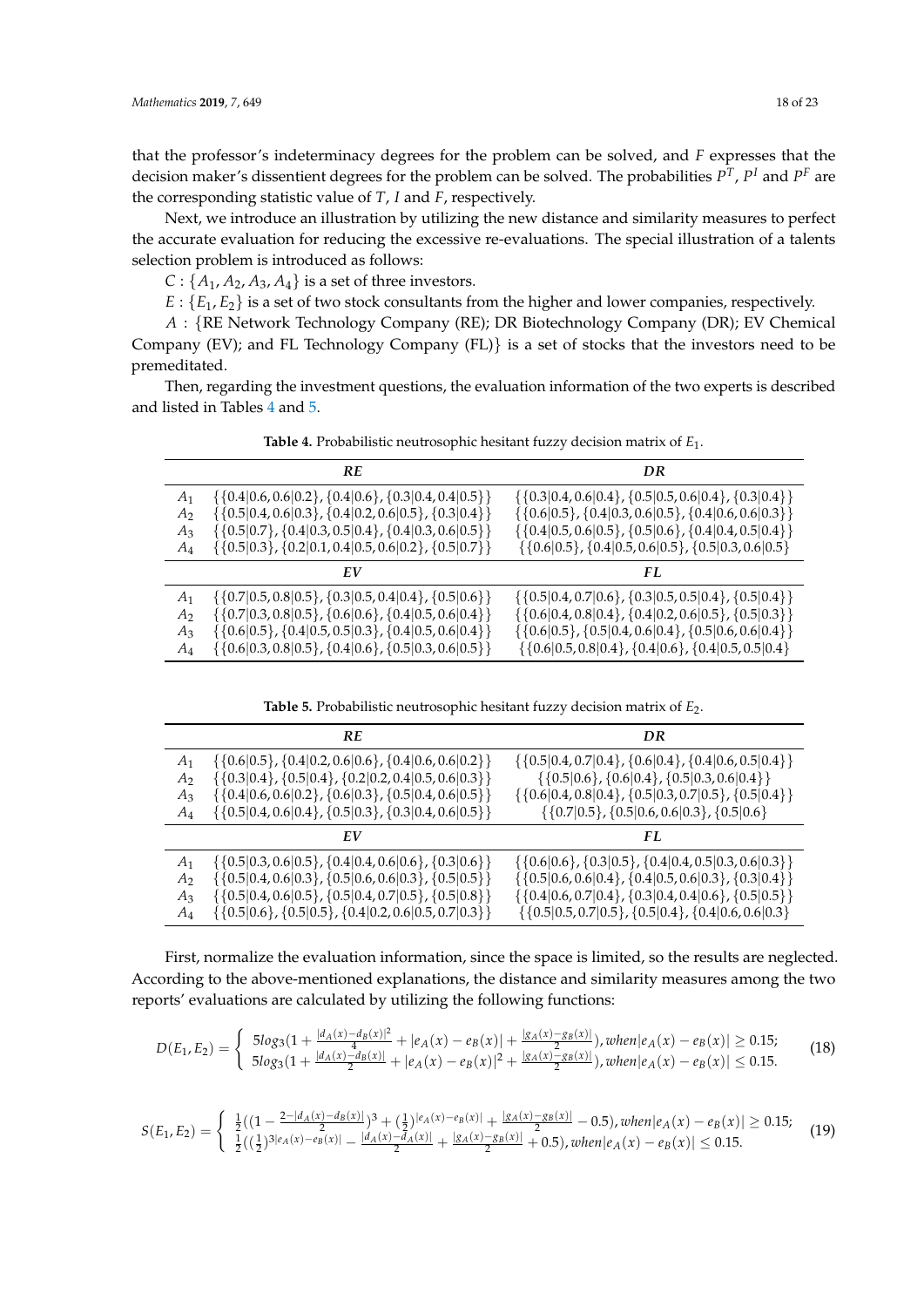According to the investors knowledge backgrounds, the threshold value is set to 0.15. If the difference of the stock consultant evaluation is lower than 0.15, the discussion of their evaluations is worth deeply discussing and studying, and it may be a key factor of the investment choice. Conversely, the impact of the difference in conclusions is not the most important.

Next, for the consequences of distance and similarity measures of every criterion for each investment problem, these are described by the corresponding matrices  $D(E_1, E_2)$ ,  $S(E_1, E_2)$ :

$$
D(E_1, E_2) = \left(\begin{array}{c} 0,2242,0.0396,\widetilde{0.7380},0.0715\\ \widetilde{0.7777},0.4676,0.5701,0.1101\\ 0.2693,0.3948,0.7351,\widetilde{0.7932}\\ 0.2208,0.3892,\widetilde{0.5937},0.2866 \end{array}\right),
$$

$$
S(E_1, E_2) = \left(\begin{array}{c} 0.6575, 0.7257, 0.6833, 0.7455 \\ \overline{0.5023}, 0.6088, 0.5272, 0.6933 \\ 0.6367, 0.5848, 0.6522, 0.6589 \\ 0.6806, 0.6400, 0.5485, 0.6628 \end{array}\right)
$$

.

Based on the above conclusions, in order to confirm which criterion needs further examination, the stock consultant should discuss the threshold value of the distance value with investors. However, the similarity consequences are considered as a reference for the investor and stock consultant for the consideration of further examinations. According to this question background, 0.15 is the threshold value of distance measures for every investor (the threshold value of distance measures is determined by a third party data source, and we are not discussing this here.). On the basis of the explanation of distance measure, the threshold value of similarity measure will be determined. Next, the matrices  $D(E_1, E_2)$  and  $S(E_1, E_2)$  help us to understand the meaning.

Observing the matrix  $D(E_1, E_2)$ , investor  $A_1$  needs to focus on *EV*; investor  $A_2$  needs to focus on *RE*; investor *A*<sup>3</sup> needs to focus on *EV* and *FL*; and investor *A*<sup>4</sup> does not need to focus on: *RE*, *DR* and *FL*.

Likewise, about the matrix  $S(E_1, E_2)$ , for the investors  $A_2$  and  $A_4$ , we can obtain the same conclusion as the ones explained by  $D(E_1, E_2)$ . However, the similarity measure of  $A_1$  is not the smallest, and neither is the similarity measure of *A*<sup>3</sup> for *EV*and *FL*. Both *A*<sup>1</sup> and *A*<sup>3</sup> reflect the greater distance and similarity measures. The reason is that the context of the problem is different, and the distance and similarity measure of *A*<sup>1</sup> are investigated by the corresponding first formulas in [\(18\)](#page-17-2) and [\(19\)](#page-17-3); the conclusions of the *A*<sup>3</sup> are investigated by the corresponding second formula in [\(18\)](#page-17-2) and [\(19\)](#page-17-3). Obviously, the different knowledge background of the stock consultants caused the results of *A*1, the results of *A*<sup>1</sup> are relatively less strict for rule *EV*. Furthermore, stock consultants need more in-depth communication to make judgments and suggestions about rules *EV* and *FL* for *A*3.

However, in order to make a decision faster for *A*3, the entropy measure can be utilized. For *A*3, the stock consultants provide the normal probabilistic neutrososphic hesitant fuzzy information with respect to the *EV* listed:

> $E_1 = \langle \{0.6|1\}, \{0.4|0.625, 0.5|0.375\}, \{0.4|0.56, 0.6|0.44\}\rangle$  $E_2 = \langle \{0.5|0.44, 0.6|0.56\}, \{0.5|0.44, 0.7|0.56\}, \{0.5|1\}\rangle.$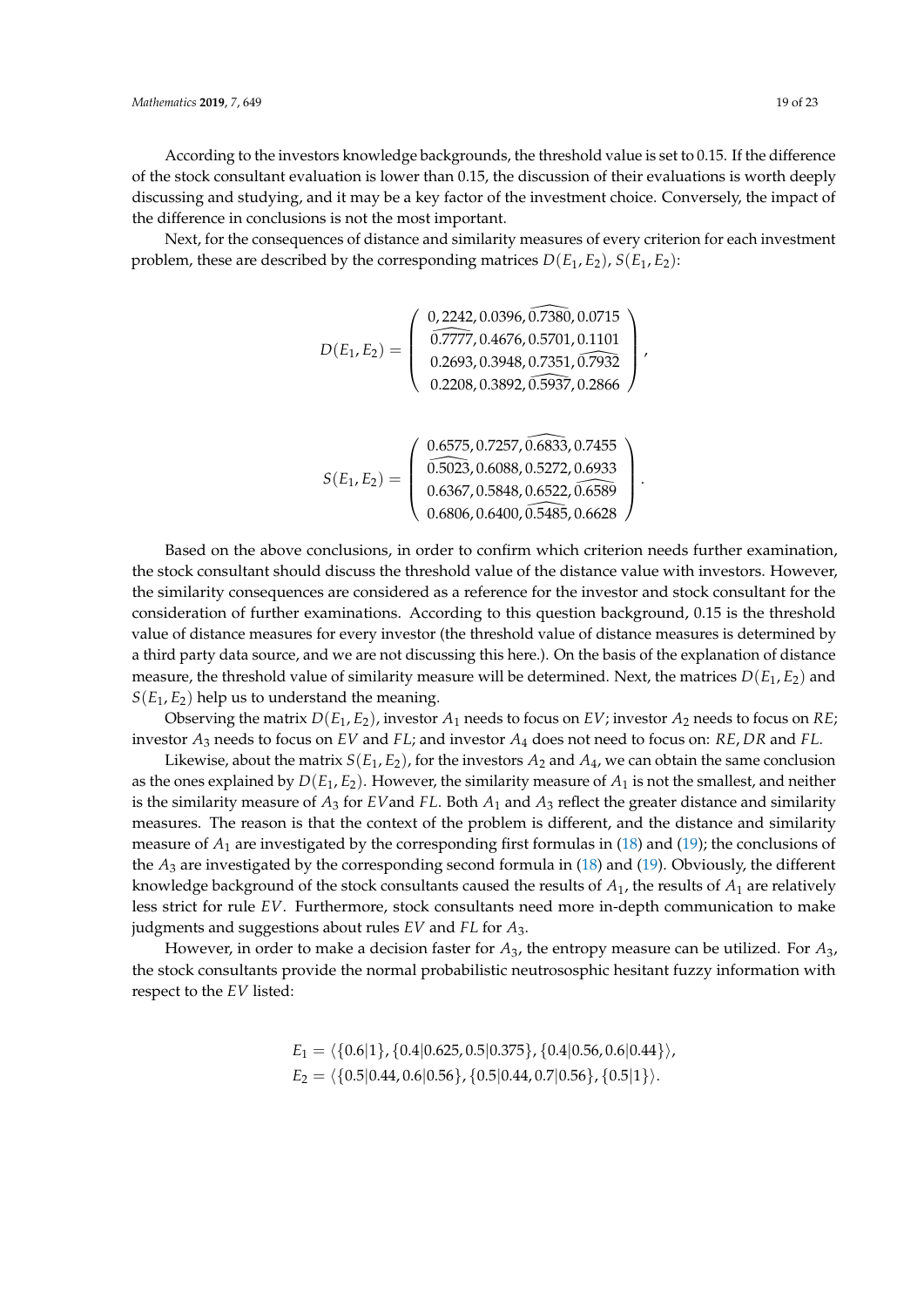By utilizing Equations [\(18\)](#page-17-2) and [\(19\)](#page-17-3), and the following entropy measures

$$
E(A) = \frac{1D(A,B) + S(A,B)}{2}
$$
 (20)

to obtain the stock consultants' entropy for rule *EV*, in which  $B = {\langle x, {0.5|P_1}, {0.5|P_2}, {0.5|P_3} \rangle | x \in$ *X*}, we can get

$$
E_1 = 0.5393; E_2 = 0.5977.
$$

The bigger the entropy value, the easier it is for the stock consultant to change his/her mind. The investor should make a contract with the stock consultant  $E_2$  first, then make a contract with  $E_1$ . Suppose the stock consultant  $E_2$  changes his mind previously, and his opinion is closer to  $E_1$ . Then, it is not necessary for investor  $A_3$  to make an appointment with  $E_1$ . Obviously, this method is more convenient, flexible and efficient. This method is beneficial for reducing the unnecessary selective re-examinations. In addition, the entropy measure is applied in MCDM situations, which is conducive to improving resource utilization.

It is worth noting that the evaluation information is described by PNHFS, which include the objective information and subjective degrees. The decision makers can select the optimal form of expression of PNHFS to solve practical situations.

#### **5. Conclusions and Future Research**

Based on the concept of PNHFS, the theories of NSs are enriched and its application ranges are increased. Next, the different types of fuzziness related to the uncertainty neutrosophic space are investigated. Through analysis and comparison, we know that the neutrosophic space is composed of indeterminate subspace and relatively certain subspace. These two different types of subspace should be distinguished. Simultaneously, the connections among these subspaces are investigated. According to the drawbacks of distance and similarity measures, a new method is established to describe the measures of PNHFSs. The basic axioms of measure are satisfied. Next, the connections among the novel distance, similarity and entropy measures are researched, and compared with other proposed methods. It shows that our methods are more effective. Finally, under the background of investment selection, the novel distance, similarity and entropy measures are shown for reducing the invalid evaluation processes. This is important for improving the evaluation efficiency of the entire selection system. The results have expressed that our proposed methods are meaningful and, if applied, solve the more complicated problems, like talent selections.

Furthermore, in Example [3](#page-10-0) and Example [5,](#page-12-0) the parameters  $\phi$ ,  $\mu$ ,  $\nu$  and  $\lambda$  can depict the experts' individual preferences and knowledge background. Additionally, the more information that is expressed, the more accurate the parameters will be. Thus, how to decide the parameters in measurements is a significant problem. Next, the practicality of new measures is explained by applying distance, similarity and entropy measures into the investment selection. The new distance (similarity) and entropy measures will be researched by integrating them with some related backgrounds to promote the other practical situations. Considering the privacy of information, the related situations of new measurements will help with evaluation to guide decision makers. In the future, the novel measures will be investigated and integrate some related methods in order to expand the scope of application. Based on the correlation and complexity of investors' information, the novel measures will be established. Finally, the properties of entropy measurements have not been studied in full. Thus, in the future, the axioms of the entropy measure will be given more attention. The basic operation laws of PNHFSs and IS have been omitted, so the research about this situation will be studied further.

**Author Contributions:** All authors have contributed equally to this paper. S.S. and X.Z. initiated the investigation and organized the draft. S.S. put forward this idea and completed the preparation of the paper. S.S. collected existing research results on PNHFS. X.Z. revised and submitted the document.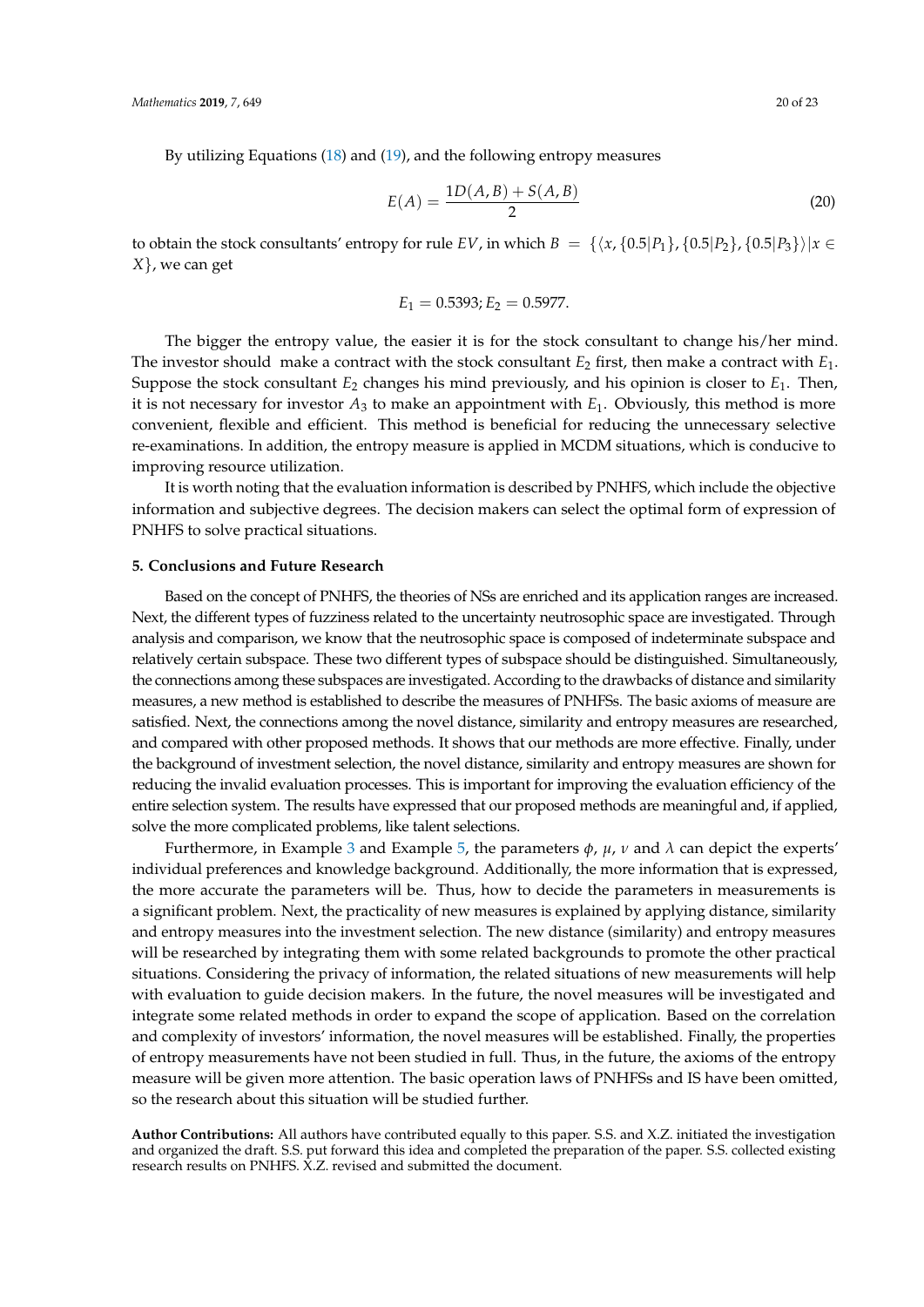**Funding:** This work was supported by the National Natural Science Foundation of China (Grant No. 61573240). **Conflicts of Interest:** The authors declare no conflict of interest.

## **References**

- <span id="page-20-0"></span>1. Smarandache, F. *Neutrosophy: Neutrosophic Probability, Set, and Logic: Analytic Synthesis* & *Synthetic Analysis*; American Research Press: Santa Fe, NM, USA, 1998.
- <span id="page-20-1"></span>2. Smarandache, F. *A Unifying Field in Logics. Neutrosophy: Neutrosophic Probability, Set and Logic*; American Research Press: Santa Fe, NM, USA, 1999.
- <span id="page-20-2"></span>3. Zadeh, L.A. Fuzzy sets. *Inf. Control* **1965**, *8*, 338–353. [\[CrossRef\]](http://dx.doi.org/10.1016/S0019-9958(65)90241-X)
- <span id="page-20-3"></span>4. Haibin, W.; Smarandache, F.; Zhang, Y.; Sunderraman, R. *Single Valued Neutrosophic Sets*; Infinite Study: Brasov, Romania, 2010.
- 5. Kazimieras Zavadskas, E.; Baušys, R.; Lazauskas, M. Sustainable assessment of alternative sites for the construction of a waste incineration plant by applying WASPAS method with single-valued neutrosophic set. *Sustainability* **2015**, *7*, 15923–15936. [\[CrossRef\]](http://dx.doi.org/10.3390/su71215792)
- <span id="page-20-4"></span>6. ¸Sahin, R.; Küçük, A. Subsethood measure for single valued neutrosophic sets. *J. Intell. Fuzzy Syst.* **2015**, *29*, 525–530. [\[CrossRef\]](http://dx.doi.org/10.3233/IFS-141304)
- <span id="page-20-5"></span>7. Wang, H.; Smarandache, F.; Sunderraman, R.; Zhang, Y.Q. *Interval Neutrosophic Sets and Logic: Theory and Applications in Computing: Theory and Applications in Computing*; Hexis: Phoenix, AZ, USA, 2005; Volume 5.
- 8. Broumi, S.; Talea, M.; Smarandache, F.; Bakali, A. Decision-making method based on the interval valued neutrosophic graph. In Proceedings of the 2016 Future Technologies Conference (FTC), San Francisco, CA, USA, 6–7 December 2016; IEEE: Piscataway, NJ, USA, 2016; pp. 44–50.
- <span id="page-20-6"></span>9. Liu, P.; Tang, G. Some power generalized aggregation operators based on the interval neutrosophic sets and their application to decision-making. *J. Intell. Fuzzy Syst.* **2016**, *30*, 2517–2528. [\[CrossRef\]](http://dx.doi.org/10.3233/IFS-151782)
- <span id="page-20-7"></span>10. Bao, Y.L.; Yang, H.L. On single valued neutrosophic refined rough set model and its application. In *Fuzzy Multi-Criteria Decision-Making Using Neutrosophic Sets*; Springer: Cham, Switzerand, 2019; pp. 107–143.
- 11. Bakali, A.; Smarandache, F.; Rao, V.V. Single-Valued Neutrosophic Techniques for Analysis of WIFI Connection. In *Advanced Intelligent Systems for Sustainable Development (AI2SD'2018): Volume 5: Advanced Intelligent Systems for Computing Sciences*; Springer: Cham, Switzerand, 2019; p. 405.
- 12. Ashraf, S.; Abdullah, S.; Smarandache, F.; ul Amin, N. Logarithmic hybrid aggregation operators based on single valued neutrosophic sets and their applications in decision support systems. *Symmetry* **2019**, *11*, 364. [\[CrossRef\]](http://dx.doi.org/10.3390/sym11030364)
- 13. Sun, R.; Hu, J.; Chen, X. Novel single-valued neutrosophic decision-making approaches based on prospect theory and their applications in physician selection. *Soft Comput.* **2019**, *23*, 211–225. [\[CrossRef\]](http://dx.doi.org/10.1007/s00500-017-2949-0)
- 14. Ye, J. Multiple attribute group decision-making method with single-valued neutrosophic interval number information. *Int. J. Syst. Sci.* **2019**, *50*, 152–162. [\[CrossRef\]](http://dx.doi.org/10.1080/00207721.2018.1551968)
- 15. Thong, N.T.; Dat, L.Q.; Hoa, N.D.; Ali, M.; Smarandache, F.; Son, L.H. Dynamic interval valued neutrosophic set: Modeling decision-making in dynamic environments. *Comput. Ind.* **2019**, *108*, 45–52. [\[CrossRef\]](http://dx.doi.org/10.1016/j.compind.2019.02.009)
- <span id="page-20-8"></span>16. Nagarajan, D.; Lathamaheswari, M.; Broumi, S.; Kavikumar, J. A new perspective on traffic control management using triangular interval type-2 fuzzy sets and interval neutrosophic sets. *Oper. Res. Perspect.* **2019**, *6*, 100099. [\[CrossRef\]](http://dx.doi.org/10.1016/j.orp.2019.100099)
- <span id="page-20-9"></span>17. Ye, J. Multiple-attribute decision-making method under a single-valued neutrosophic hesitant fuzzy environment. *J. Intell. Syst.* **2015**, *24*, 23–36. [\[CrossRef\]](http://dx.doi.org/10.1515/jisys-2014-0001)
- <span id="page-20-12"></span>18. Ye, J. Multiple-attribute decision-making method using similarity measures of single-valued neutrosophic hesitant fuzzy sets based on least common multiple cardinality. *J. Intell. Fuzzy Syst.* **2018**, *34*, 4203–4211. [\[CrossRef\]](http://dx.doi.org/10.3233/JIFS-171941)
- <span id="page-20-10"></span>19. Li, X.; Zhang, X. Single-valued neutrosophic hesitant fuzzy Choquet aggregation operators for multi-attribute decision-making. *Symmetry* **2018**, *10*, 50. [\[CrossRef\]](http://dx.doi.org/10.3390/sym10020050)
- <span id="page-20-11"></span>20. Peng, J.J.; Wang, J.Q.; Wu, X.H.; Wang, J.; Chen, X.H. Multi-valued neutrosophic sets and power aggregation operators with their applications in multi-criteria group decision-making problems. *Int. J. Comput. Intell. Syst.* **2015**, *8*, 345–363. [\[CrossRef\]](http://dx.doi.org/10.1080/18756891.2015.1001957)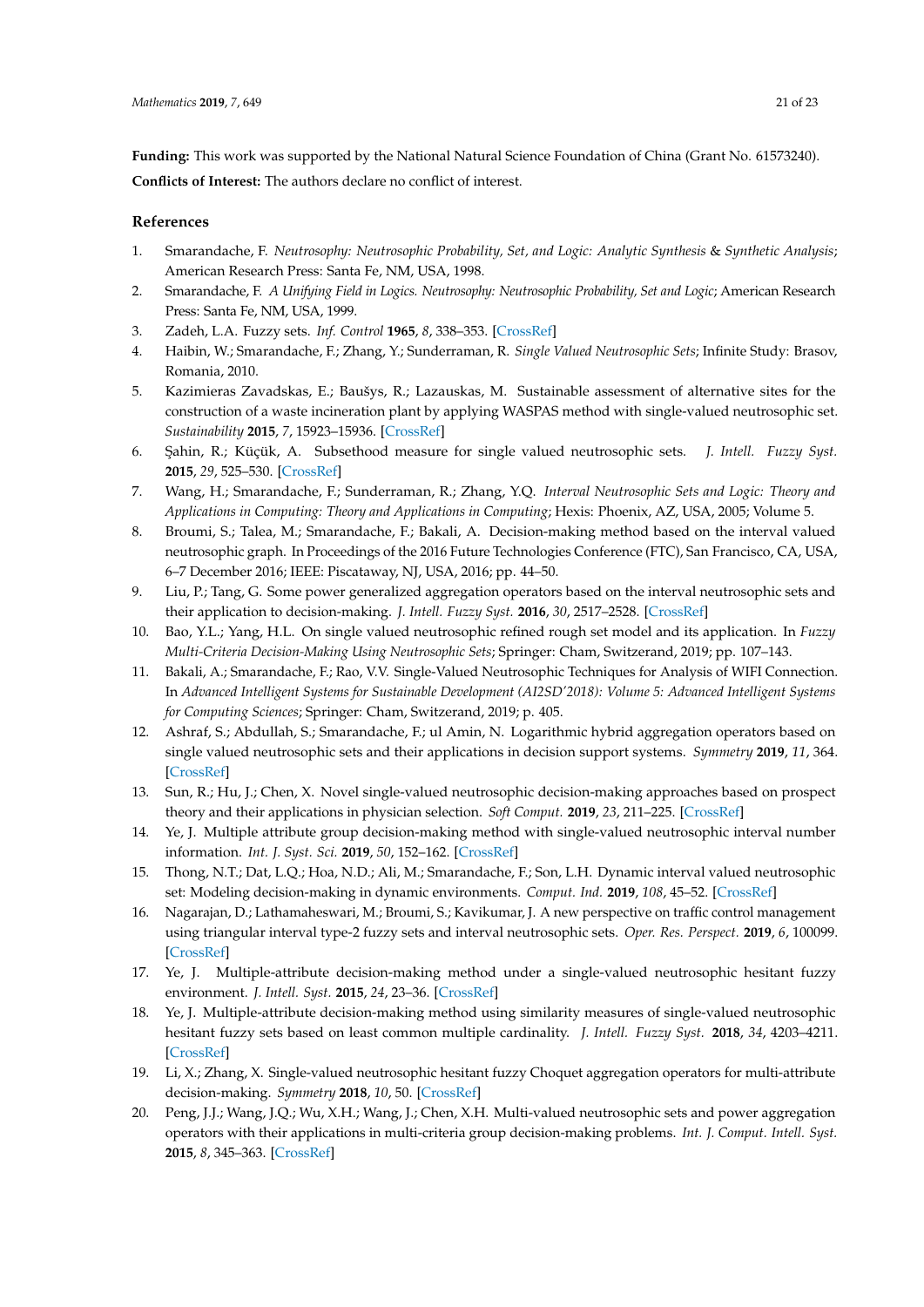- 21. Ji, P.; Zhang, H.-Y.; Wang, J.-Q. A projection-based TODIM method under multi-valued neutrosophic environments and its application in personnel selection. *Neural Comput. Appl.* **2018**, *29*, 221–234. [\[CrossRef\]](http://dx.doi.org/10.1007/s00521-016-2436-z)
- 22. Li, B.-L.; Wang, J.-R.; Yang, L.-H.; Li, X.-T. Multiple criteria decision-making approach with multivalued neutrosophic linguistic normalized weighted Bonferroni mean Hamacher operator. *Math. Probl. Eng.* **2018**, *2018*. [\[CrossRef\]](http://dx.doi.org/10.1155/2018/2432167)
- <span id="page-21-0"></span>23. Wang, X.; Wang, X.K.; Wang, J.Q. Cloud service reliability assessment approach based on multi-valued neutrosophic entropy and cross-entropy measures. *Filomat* **2018**, *32*, 2793–2812. [\[CrossRef\]](http://dx.doi.org/10.2298/FIL1808793W)
- <span id="page-21-1"></span>24. Fang, Z.; Ye, J. Multiple attribute group decision-making method based on linguistic neutrosophic numbers. *Symmetry* **2017**, *9*, 111. [\[CrossRef\]](http://dx.doi.org/10.3390/sym9070111)
- 25. Tian, Z.-P.; Wang, J.; Wang, J.-Q.; Zhang, H.-Y. Simplified neutrosophic linguistic multi-criteria group decision-making approach to green product development. *Group Decis. Negot.* **2017**, *26*, 597–627. [\[CrossRef\]](http://dx.doi.org/10.1007/s10726-016-9479-5)
- <span id="page-21-2"></span>26. Liu, P.; You, X. Bidirectional projection measure of linguistic neutrosophic numbers and their application to multi-criteria group decision-making. *Comput. Ind. Eng.* **2019**, *128*, 447–457. [\[CrossRef\]](http://dx.doi.org/10.1016/j.cie.2018.12.052)
- <span id="page-21-3"></span>27. Broumi, S.; Smarandache, F.; Maji, P.K. Intuitionistic neutrosphic soft set over rings. *Math. Stat.* **2014**, *2*, 120–126.
- 28. Broumi, S.; Nagarajan, D.; Bakali, A.; Talea, M.; Smarandache, F.; Lathamaheswari, M. The shortest path problem in interval valued trapezoidal and triangular neutrosophic environment. *Complex Intell. Syst.* **2019**, 1–12. [\[CrossRef\]](http://dx.doi.org/10.1007/s40747-019-0092-5)
- 29. Broumi, S.; Bakali, A.; Talea, M.; Smarandache, F.; Singh, P.K.; Uluçay, V.; Khan, M. Bipolar complex neutrosophic sets and its application in decision making problem. In *Fuzzy Multi-Criteria Decision-Making Using Neutrosophic Sets*; Springer: Cham, Switzerland, 2019; pp. 677–710.
- 30. Deli, I. *npn*-Soft sets theory and their applications. *Ann. Fuzzy Math. Inf.* **2015**, *10*, 3–16.
- 31. Deli, I.; Broumi, S. Neutrosophic soft matrices and NSM-decision-making. *J. Intell. Fuzzy Syst.* **2015**, *28*, 2233–2241. [\[CrossRef\]](http://dx.doi.org/10.3233/IFS-141505)
- <span id="page-21-4"></span>32. Smarandache, F. n-Valued Refined Neutrosophic Logic and Its Applications to Physics; Infinite Study 2013. Available online: <https://arxiv.org/abs/1407.1041> (accessed on 10 June 2019).
- <span id="page-21-5"></span>33. Li, L. *p*-topologicalness—A relative topologicalness in >—Convergence spaces. *Mathematics* **2019**, *7*, 228. [\[CrossRef\]](http://dx.doi.org/10.3390/math7030228)
- 34. Li, L.; Jin, Q.; Hu, K. Lattice-valued convergence associated with CNS spaces. *Fuzzy Sets Syst.* **2019**, *317*, 91–98. [\[CrossRef\]](http://dx.doi.org/10.1016/j.fss.2018.05.023)
- 35. Zhang, X.; Wu, X.; Mao, X.; Smarandache, F.; Park, C. On neutrosophic extended triplet groups (loops) and Abel-Grassmann's groupoids (AG-groupoids). *J. Intell. Fuzzy Syst.* **2019**, 1–11. [\[CrossRef\]](http://dx.doi.org/10.3233/JIFS-181742)
- 36. Wu, X.; Zhang, X. The decomposition theorems of AG-neutrosophic extended triplet loops and strong AG-(l, l)-loops. *Mathematics* **2019**, *7*, 268. [\[CrossRef\]](http://dx.doi.org/10.3390/math7030268)
- 37. Ma, Y.; Zhang, X.; Yang, X.; Zhou, X. Generalized neutrosophic extended triplet group. *Symmetry* **2019**, *11*, 327. [\[CrossRef\]](http://dx.doi.org/10.3390/sym11030327)
- 38. Zhang, X.; Wang, X.; Smarandache, F.; Jaíyéolá, T.G.; Lian, T. Singular neutrosophic extended triplet groups and generalized groups. *Cogn. Syst. Res.* **2019**, *57*, 32–40. [\[CrossRef\]](http://dx.doi.org/10.1016/j.cogsys.2018.10.009)
- 39. Zhang, X.; Borzooei, R.; Jun, Y. Q-filters of quantum B-algebras and basic implication algebras. *Symmetry* **2018**, *10*, 573. [\[CrossRef\]](http://dx.doi.org/10.3390/sym10110573)
- <span id="page-21-6"></span>40. Zhang, X.; Bo, C.; Smarandache, F.; Park, C. New operations of totally dependent-neutrosophic sets and totally dependent-neutrosophic soft sets. *Symmetry* **2018**, *10*, 187. [\[CrossRef\]](http://dx.doi.org/10.3390/sym10060187)
- <span id="page-21-7"></span>41. Xu, Z.; Zhou, W. Consensus building with a group of decision makers under the hesitant probabilistic fuzzy environment. *Fuzzy Optim. Decis. Mak.* **2017**, *16*, 481–503. [\[CrossRef\]](http://dx.doi.org/10.1007/s10700-016-9257-5)
- <span id="page-21-8"></span>42. Hao, Z.; Xu, Z.; Zhao, H.; Su, Z. Probabilistic dual hesitant fuzzy set and its application in risk evaluation. *Knowl.-Based Syst.* **2017**, *127*, 16–28.
- <span id="page-21-9"></span>43. Zhai, Y.; Xu, Z.; Liao, H. Measures of probabilistic interval-valued intuitionistic hesitant fuzzy sets and the application in reducing excessive medical examinations. *IEEE Trans. Fuzzy Syst.* **2018**, *26*, 1651–1670. [\[CrossRef\]](http://dx.doi.org/10.1109/TFUZZ.2017.2740201)
- <span id="page-21-10"></span>44. He, Y.; Xu, Z. Multi-attribute decision-making methods based on reference ideal theory with probabilistic hesitant information. *Expert Syst. Appl.* **2019**, *118*, 459–469. [\[CrossRef\]](http://dx.doi.org/10.1016/j.eswa.2018.10.014)
- 45. Wu, W.; Li, Y.; Ni, Z.; Jin, F.; Zhu, X. Probabilistic interval-valued hesitant fuzzy information aggregation operators and their application to multi-attribute decision-making. *Algorithms* **2018**, *11*, 120. [\[CrossRef\]](http://dx.doi.org/10.3390/a11080120)